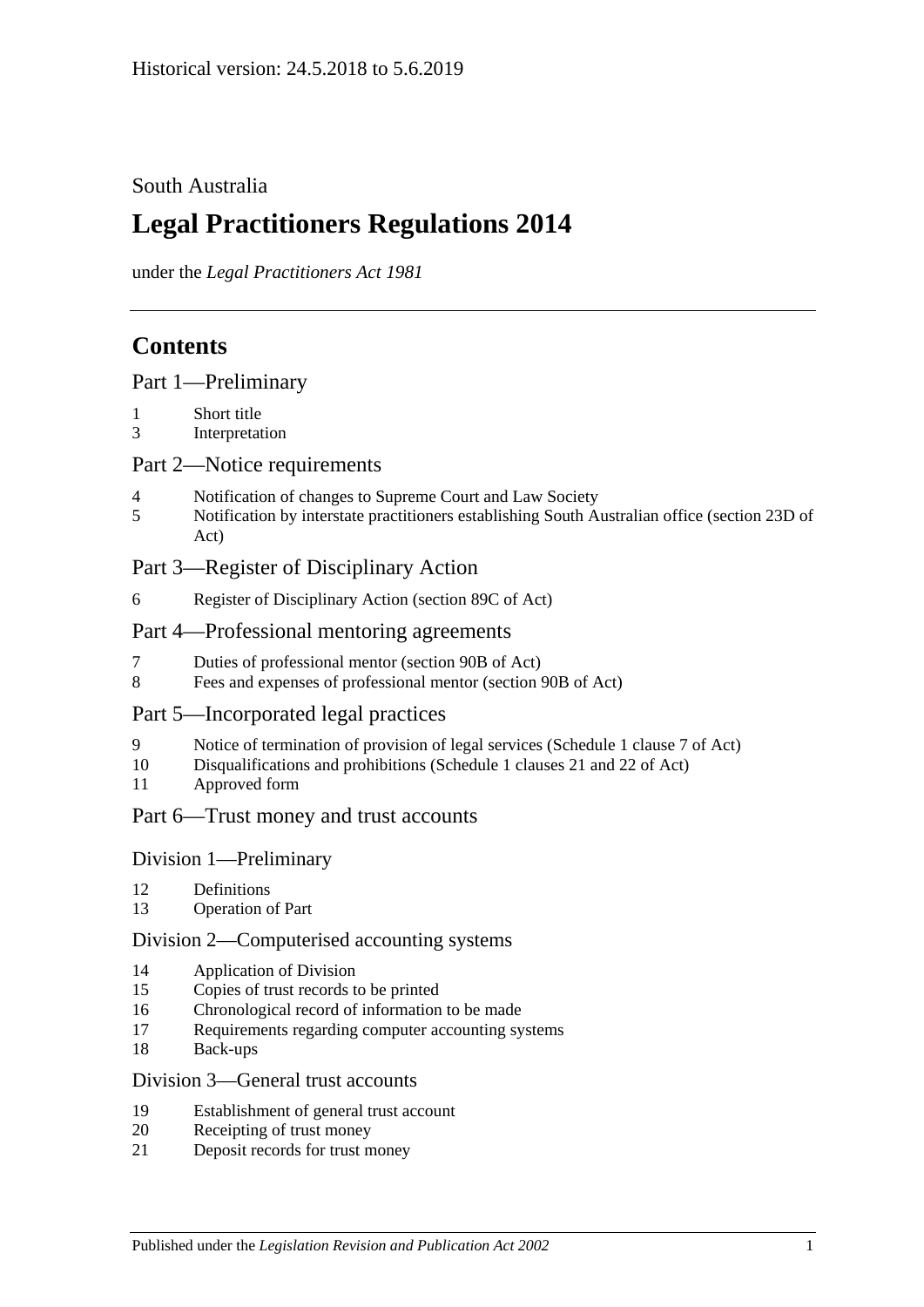- [Direction for non-deposit of trust money in general trust account \(Schedule](#page-11-1) 2 clause 12 of [Act\)](#page-11-1)
- [Written record to be kept of verbal direction to disburse trust money](#page-11-2)
- [Payment by cheque](#page-11-3)
- [Payment by electronic funds transfer](#page-13-0)
- [Recording transactions in trust account cash books](#page-14-0)
- [Trust account receipts cash book](#page-14-1)
- [Trust account payments cash book](#page-15-0)<br>29 Recording transactions in trust leds
- [Recording transactions in trust ledger accounts](#page-16-0)
- [Journal transfers](#page-17-0)
- [Reconciliation of trust records](#page-18-0)
- [Trust ledger account in name of law practice or legal practitioner associate](#page-18-1)
- [Notification requirements regarding general trust accounts](#page-19-0)

# Division [4—Controlled money](#page-20-0)

- [Maintenance of controlled money accounts \(Schedule](#page-20-1) 2 clause 15 of Act)
- [Receipt of controlled money](#page-20-2)
- [Deposit of controlled money \(Schedule](#page-21-0) 2 clause 15 of Act)
- [Withdrawal of controlled money must be authorised](#page-21-1)
- [Register of controlled money](#page-22-0)

Division [5—Transit money](#page-23-0)

[Information to be recorded about transit money \(Schedule](#page-23-1) 2 clause 17 of Act)

# Division [6—Trust money generally](#page-23-2)

- [Trust account statements](#page-23-3)
- [Trust account statements for sophisticated clients](#page-24-0)
- [Register of investments](#page-24-1)<br>43 Trust money subject to s
- [Trust money subject to specific powers \(Schedule 2 clause 18 of Act\)](#page-25-0)
- [Register of powers and estates in relation to trust money](#page-25-1)
- [Withdrawing trust money for legal costs \(Schedule](#page-26-0) 2 clause 22 of Act)
- [Keeping of trust records \(Schedule](#page-27-0) 2 clause 25 of Act)
- [Keeping other records and information](#page-27-1)
- [Statements regarding receipt or holding of trust money](#page-27-2)

# Division [7—External examinations](#page-28-0)

- [Appointment of external examiner \(Schedule](#page-28-1) 2 clause 34 of Act)
- [No requirement for external examinations for transit money](#page-28-2)
- [Carrying out examination \(Schedule](#page-29-0) 2 clause 38 of Act)<br>52 External examiner's report (Schedule 2 clause 39 of Act)
- [External examiner's report \(Schedule](#page-29-1) 2 clause 39 of Act)
- [Conditions on approval of ADIs \(Schedule](#page-30-0) 2 clause 41 of Act)
- [Information to be provided to Society \(Schedule](#page-31-0) 2 clause 48 of Act)

# Division [8—Miscellaneous](#page-31-1)

- [Law practice closing down, closing office or ceasing to receive or hold trust money](#page-31-2)
- [Exemptions](#page-32-0)
- [Transitional provision—retention of accounts and records kept under revoked regulations](#page-32-1)

# Part [7—Costs disclosure and assessment](#page-32-2)

- [Substantial connection with this State \(Schedule](#page-32-3) 3 of Act)
- [Disclosure of costs to clients—form \(Schedule](#page-33-0) 3 clause 10 of Act)
- [Exceptions to requirement for disclosure \(Schedule](#page-33-1) 3 clause 13 of Act)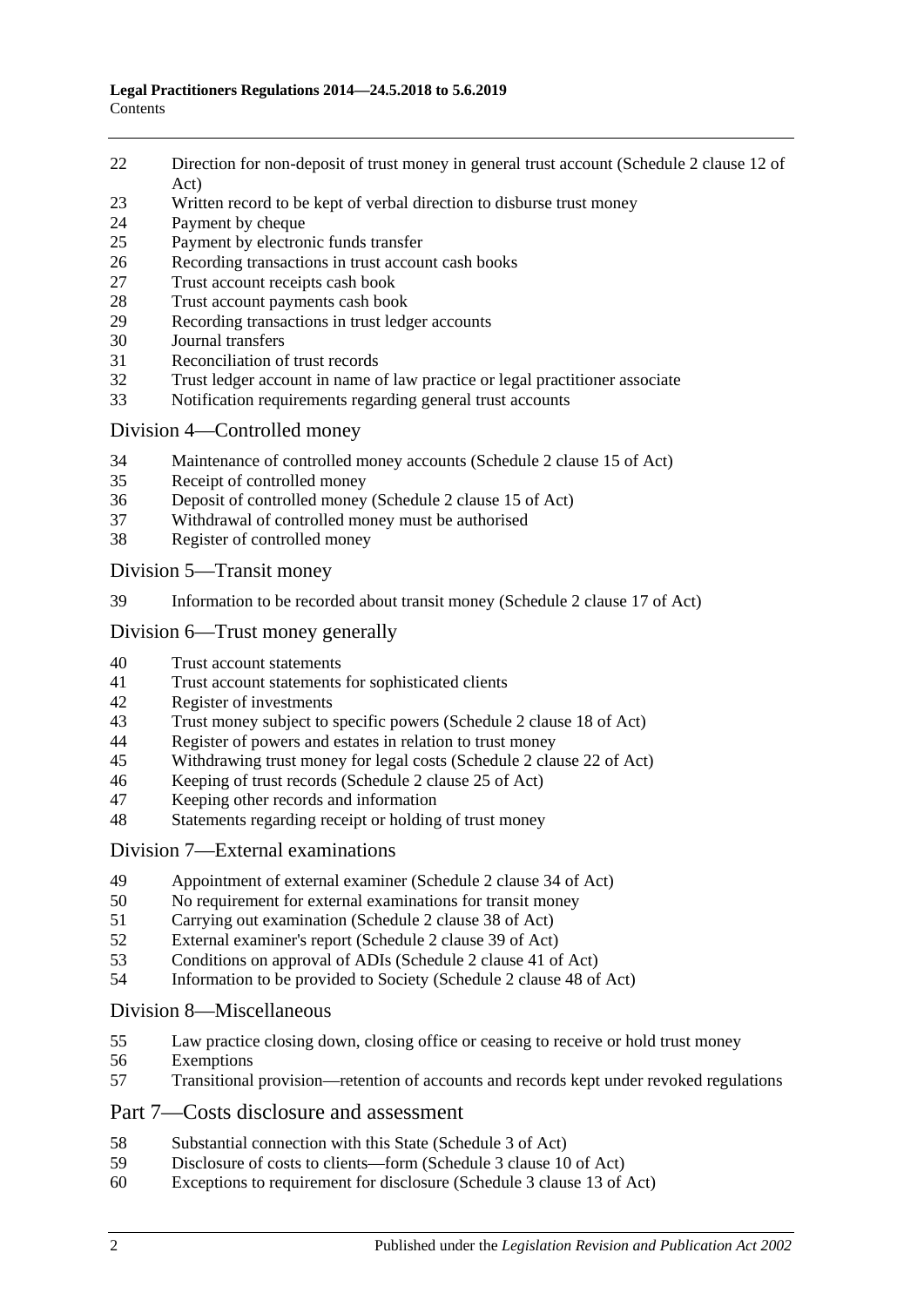- 61 [Interest on unpaid legal costs \(Schedule](#page-33-2) 3 clause 23 of Act)
- 62 [Costs agreement with associated third party payer \(Schedule](#page-33-3) 3 clause 24)
- 63 [Notification of client's rights—form \(Schedule](#page-33-4) 3 clause 33 of Act)

#### Part [8—Miscellaneous](#page-33-5)

- 64 [Fees](#page-33-6)
- 65 [Miscellaneous prescribed matters under Act](#page-34-0)
- 67 [Obligation to provide information to Supreme Court](#page-34-1)
- 68 [Offences](#page-34-2)
- 69 [General defence](#page-35-0)

# Part 9—Transitional provisions—*[Legal Practitioners \(Miscellaneous\)](#page-35-1)  [Amendment Act](#page-35-1) 2013*

- 70 [Operation of amendment \(requirement of incorporated legal](#page-35-2) practice to give notice)
- 71 [Reporting obligations for 2013/2014 financial year](#page-35-3)

Schedule [1—Forms](#page-35-4)

[Schedule](#page-36-0) 2—Fees

[Legislative history](#page-37-0)

# <span id="page-2-0"></span>**Part 1—Preliminary**

#### <span id="page-2-1"></span>**1—Short title**

These regulations may be cited as the *Legal Practitioners Regulations 2014*.

# <span id="page-2-2"></span>**3—Interpretation**

In these regulations—

*Act* means the *[Legal Practitioners Act](http://www.legislation.sa.gov.au/index.aspx?action=legref&type=act&legtitle=Legal%20Practitioners%20Act%201981) 1981*.

# <span id="page-2-3"></span>**Part 2—Notice requirements**

# <span id="page-2-8"></span><span id="page-2-4"></span>**4—Notification of changes to Supreme Court and Law Society**

- <span id="page-2-6"></span>(1) Subject to [subregulation](#page-2-5) (2), a law practice must, within 1 month, give the Supreme Court and the Society notice in writing containing details of any of the following events:
	- (a) establishment of a new place of business by the law practice;
	- (b) closure of a place of business of the law practice;
	- (c) amalgamation of the law practice with another law practice.
- <span id="page-2-7"></span><span id="page-2-5"></span>(2) A law practice that is required to give the Society written notice in accordance with [regulation](#page-5-4) 9 or [regulation](#page-31-3) 55(1) is not required to give notice under [subregulation](#page-2-6)  $(1)(a)$  or  $(b)$ .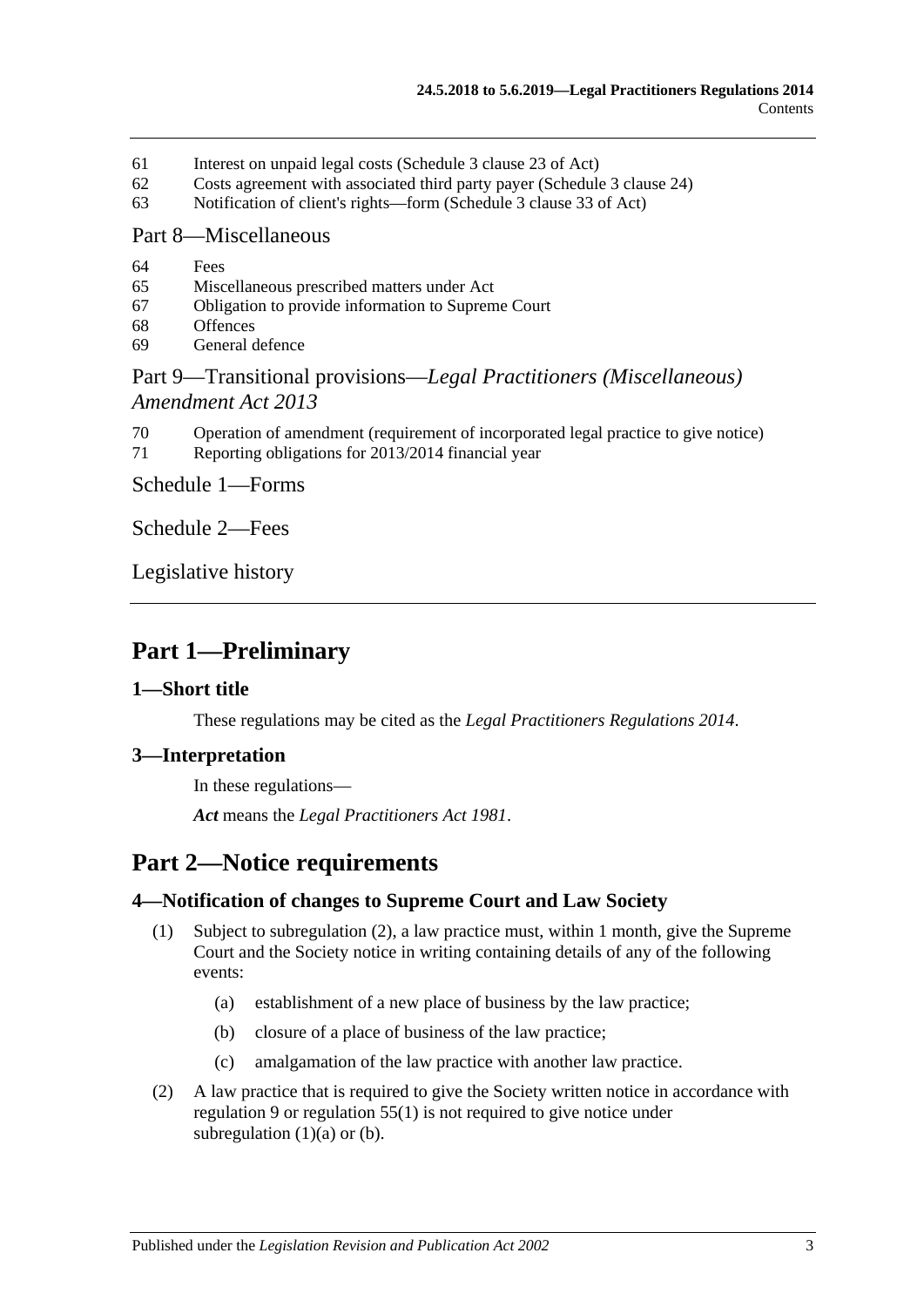- <span id="page-3-2"></span><span id="page-3-1"></span>(3) A legal practitioner must, within 1 month, give the Supreme Court and the Society notice in writing containing details of any of the following events:
	- (a) commencement or recommencement of practice on the part of the practitioner;
	- (b) cessation of practice by the practitioner;
	- (c) entry by the practitioner into partnership with another practitioner;
	- (d) if the practitioner practises in partnership—dissolution of the partnership or the death or retirement of a member of the partnership or addition of a new member.
- (4) For the purposes of [subregulation](#page-3-1) (3)(b), a reference to ceasing to practise includes a reference to ceasing to practise in a way that entitles the practitioner to receive trust money or will involve the receipt of trust money.
- <span id="page-3-3"></span>(5) The legal representative of a practitioner who dies while engaged in practice on his or her own behalf and not in partnership with another practitioner must, within 1 month after the death or 14 days after the grant of probate or letters of administration (whichever is the later), notify the Supreme Court and the Society of the death.
- (6) If the function of receiving notices under [subregulation](#page-2-8) (1), [\(3\)](#page-3-2) or [\(5\)](#page-3-3) is assigned to the Society under section 52A of the Act, the subregulation is to be taken to require that the notices be given only to the Society.

#### **Note—**

The functions of the Supreme Court unde[r subregulations](#page-2-8) (1), [\(3\)](#page-3-2) and [\(5\)](#page-3-3) are assigned by the Court, by rules of court, to the Law Society (see section 52A of the Act and Chapter 17 of the *Supreme Court Civil Rules 2006*).

# <span id="page-3-0"></span>**5—Notification by interstate practitioners establishing South Australian office (section 23D of Act)**

- (1) For the purposes of section 23D(1) of the Act, an interstate legal practitioner who establishes an office in this State must give the notice required under that section within 28 days after establishing the office.
- (2) For the purposes of section  $23D(2)$  of the Act, the notice must contain the following particulars:
	- (a) the practitioner's full name and date of birth;
	- (b) each jurisdiction in which the practitioner currently holds an interstate practising certificate;
	- (c) what conditions or limitations (if any) are imposed on an interstate practising certificate held by the practitioner;
	- (d) the address of the practitioner's place of business in this State;
	- (e) the practitioner's current residential and other business addresses;
	- (f) whether the practitioner will practise in this State as a member of a partnership, as an employee, or as a legal practitioner director, and, if so, the name and business addresses of the firm, employer or incorporated legal practice of which the practitioner is a member, employee or director;
	- (g) whether the practitioner will operate a trust account in this State.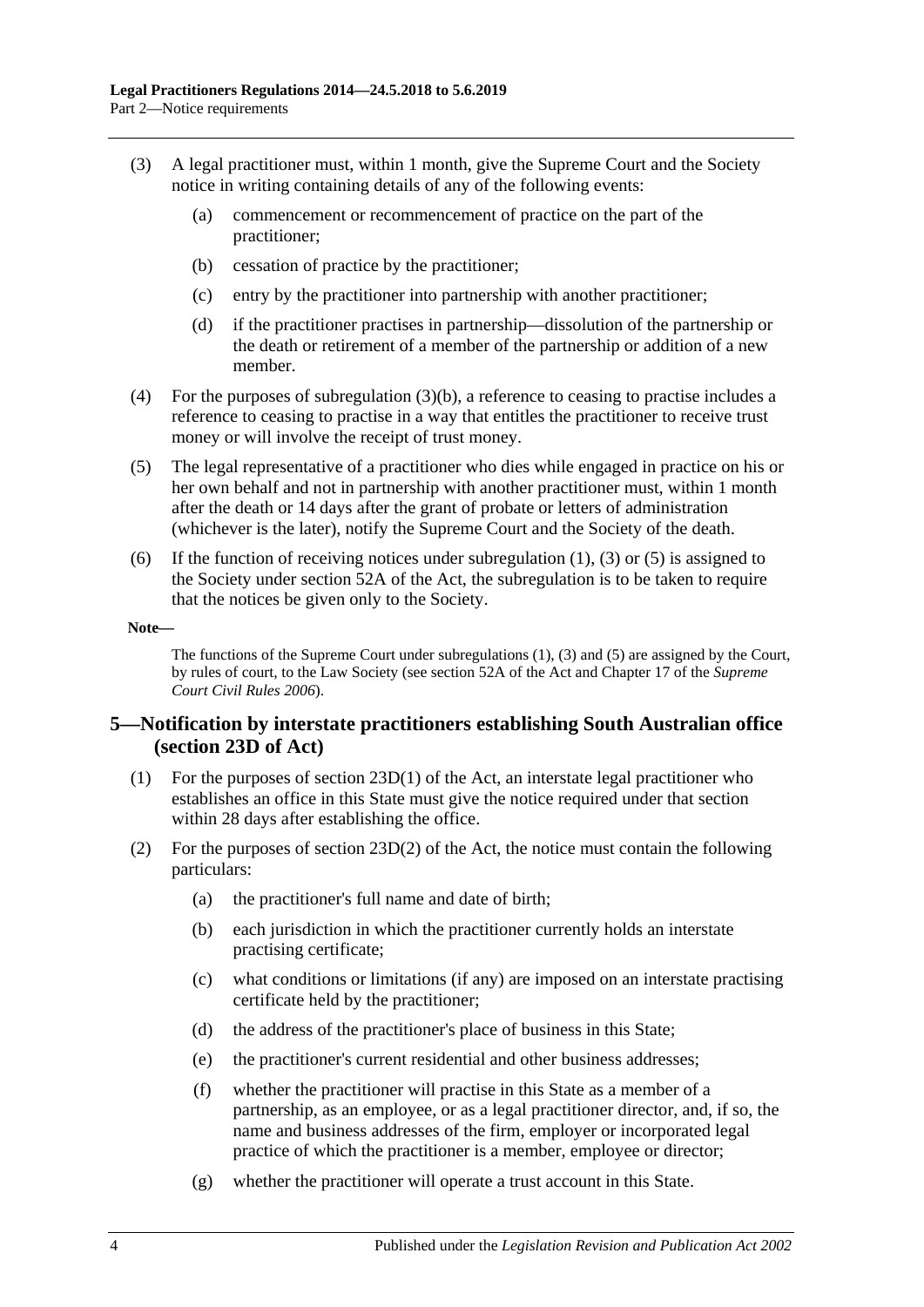# <span id="page-4-0"></span>**Part 3—Register of Disciplinary Action**

### <span id="page-4-1"></span>**6—Register of Disciplinary Action (section 89C of Act)**

- (1) For the purposes of section 89C(3)(e) of the Act, particulars of the date and jurisdiction of the person's first and each later admission to the legal profession are prescribed as particulars to be included in the Register of Disciplinary Action.
- (2) For the purposes of section 89C(7a) of the Act, the Commissioner may cause an entry in the Register of Disciplinary Action to be removed from the Register—
	- (a) if the entry relates to the making of an order by the Supreme Court suspending a legal practitioner's practising certificate and the suspension ceases to operate; or
	- $(h)$  if—
		- (i) the entry relates to information about other disciplinary action, other than an entry where part of the entry relates to prescribed information; and
		- (ii) at least 2 years have expired since—
			- (A) the recording of the entry; or
			- (B) the fulfilment of the order or requirement to which the entry relates,

whichever occurs later.

(3) In this regulation—

*prescribed information* means—

- (a) information about an order removing the name of a legal practitioner from a roll of legal practitioners maintained under this Act or a corresponding law; or
- (b) information about a refusal to issue or renew a legal practitioner's practising certificate; or
- (c) information about an order suspending or cancelling a legal practitioner's practising certificate; or
- <span id="page-4-2"></span>(d) information about an order imposing a condition on a legal practitioner's practising certificate that has not been revoked or fulfilled; or
- (e) without limiting [paragraph](#page-4-2) (d), information about an order—
	- (i) requiring a legal practitioner to undertake training, education or counselling or to be supervised that has not been revoked or fulfilled; or
	- (ii) with respect to the examination of a legal practitioner's files and records by a person approved by the Commissioner at the intervals, and for the period, specified in the order if the period for which the order applies has not expired; or
- (f) information about an order that a legal practitioner pay a fine.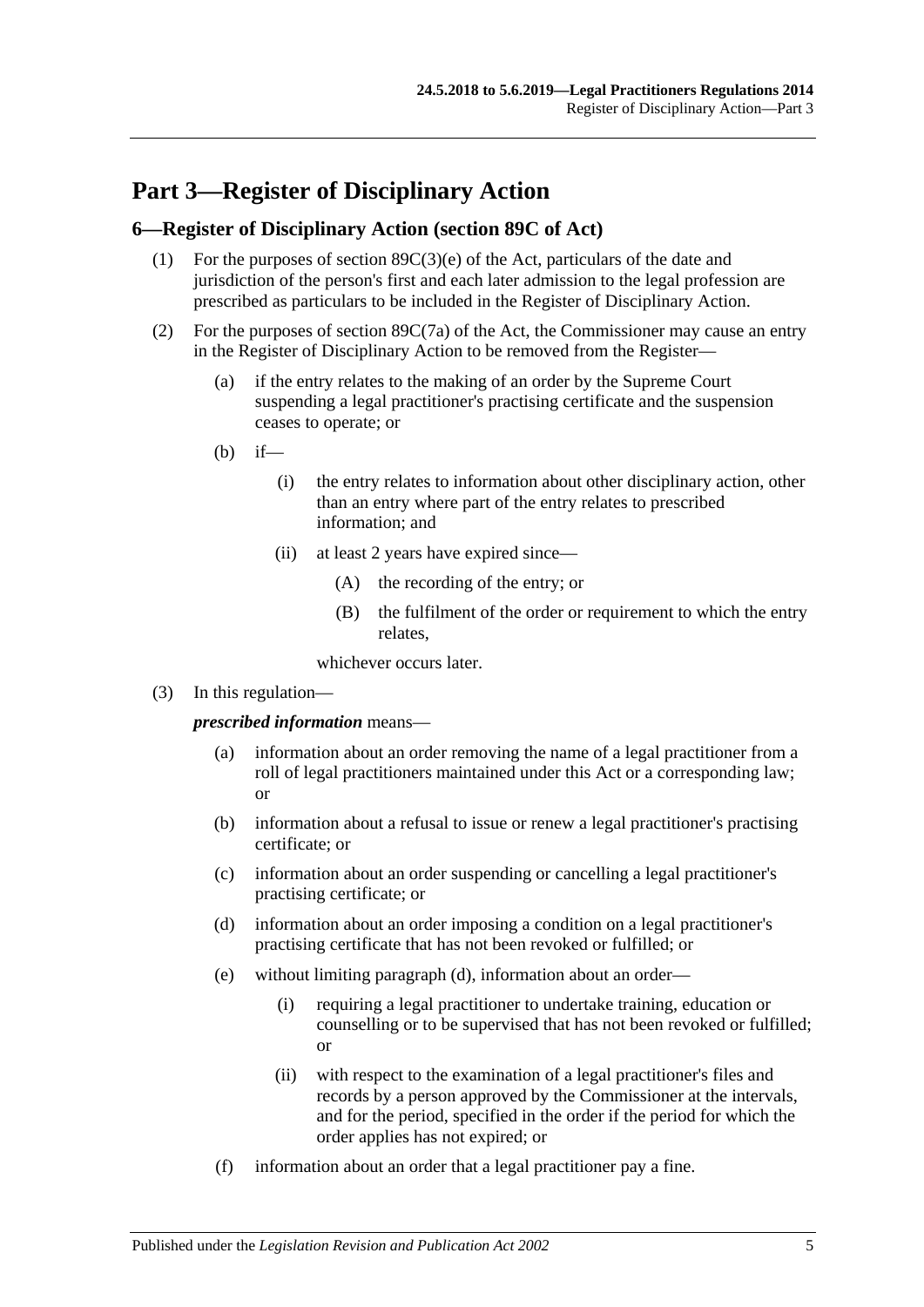# <span id="page-5-0"></span>**Part 4—Professional mentoring agreements**

# <span id="page-5-1"></span>**7—Duties of professional mentor (section 90B of Act)**

- (1) A professional mentor appointed under section 90B of the Act has the following duties:
	- (a) to act in good faith;
	- (b) to maintain confidentiality in his or her dealings with the practitioner, and in particular to maintain confidentiality in respect of the practitioner's practice and the practitioner's dealings with the profession at large;
	- (c) to respect the relationships between the legal practitioner and his or her staff, professional colleagues and clients;
	- (d) to meet with the practitioner as required under the professional mentoring agreement.
- (2) For the purposes of section 90B(3)(c) of the Act, a professional mentor must report on the practitioner and the practitioner's practice as follows:
	- (a) if the professional mentor is appointed under an agreement entered into with the Commissioner—in accordance with agreements made from time to time with the Society;
	- (b) in any other case—as required by the Society.

#### <span id="page-5-2"></span>**8—Fees and expenses of professional mentor (section 90B of Act)**

For the purposes of section 90B(6) of the Act—

- (a) the fees set out in the scale of costs in force under the *Supreme Court Civil Rules 2006*; and
- (b) the expenses reasonably incurred by the professional mentor in the performance of his or her duties imposed by or under the Act,

are payable to the professional mentor by the practitioner or law practice.

# <span id="page-5-3"></span>**Part 5—Incorporated legal practices**

# <span id="page-5-4"></span>**9—Notice of termination of provision of legal services (Schedule 1 clause 7 of Act)**

For the purposes of Schedule 1 clause 7 of the Act, the prescribed period within which a corporation must give a notice under that clause is 14 days after it ceases to engage in legal practice in this jurisdiction.

# <span id="page-5-5"></span>**10—Disqualifications and prohibitions (Schedule 1 clauses 21 and 22 of Act)**

- (1) This regulation applies to—
	- (a) an order made under Schedule 1 clause 21 of the Act disqualifying a corporation from providing legal services in this jurisdiction; or
	- (b) an order made under Schedule 1 clause 22 of the Act disqualifying a person from managing a corporation that is an incorporated legal practice.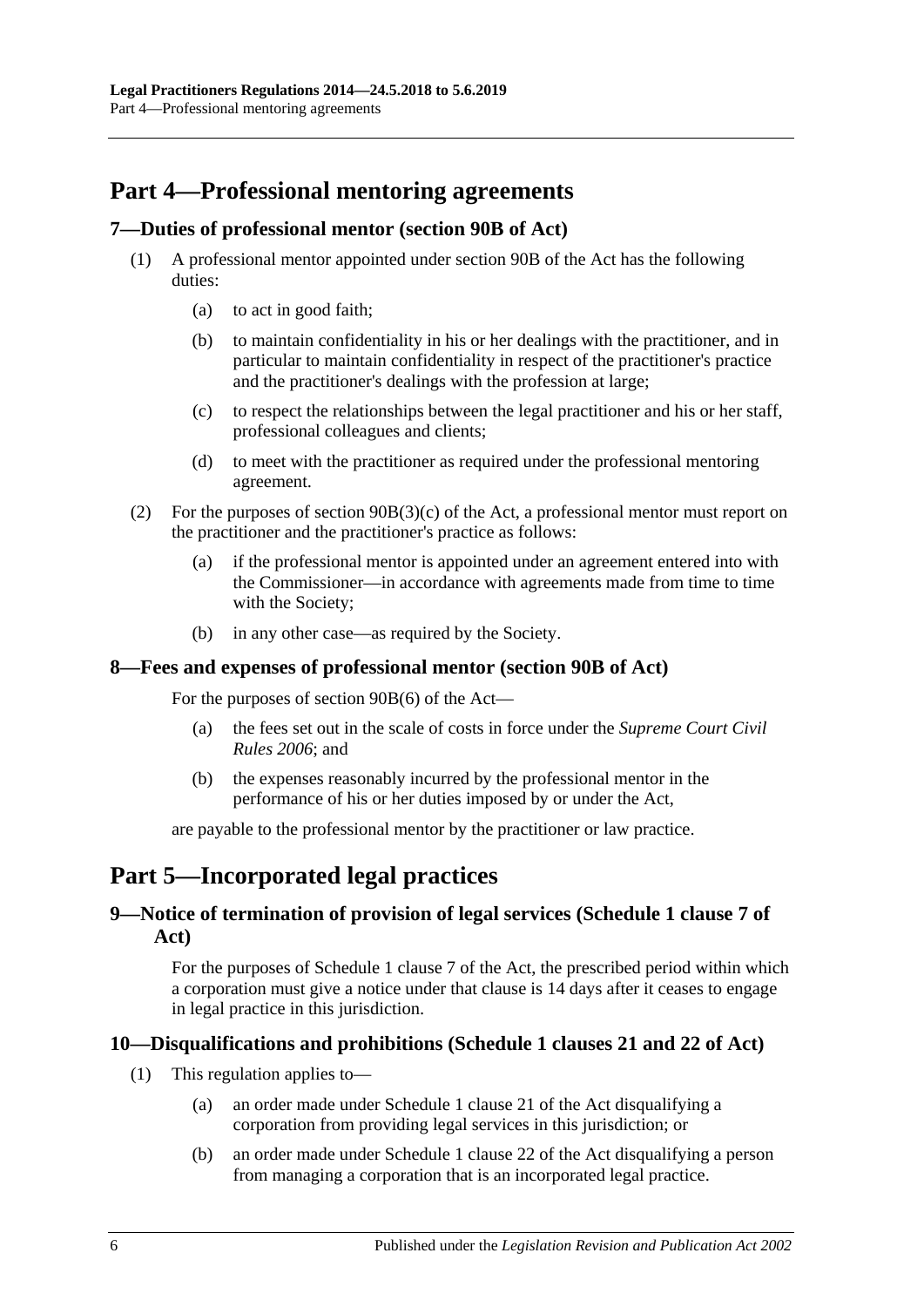- (2) The Regulator, the Attorney-General or the Society or all of them may publicise an order in any manner the Regulator, the Attorney-General or Society thinks fit.
- <span id="page-6-0"></span>(3) The applicant for an order—
	- (a) must, as soon as practicable after the order is made, give written notice of the order to the corresponding authority of every other jurisdiction; and
	- (b) may give written notice of the order to any other regulatory authority of any jurisdiction.
- (4) The notice under [subregulation](#page-6-0) (3) for an order made under Schedule 1 clause 21 of the Act—
	- (a) must state—
		- (i) the corporation's name; and
		- (ii) the Australian Company Number (ACN) of the corporation; and
		- (iii) the office or business address of the corporation, as last known to the applicant for the order; and
		- (iv) the date of the order; and
	- (b) may contain other relevant information; and
	- (c) may be accompanied by a copy or summary of, or extract from, the order.
- (5) The notice under [subregulation](#page-6-0) (3) for an order made under Schedule 1 clause 22 of the Act—
	- (a) must state—
		- (i) the person's name; and
		- (ii) the person's address, as last known to the applicant for the order; and
		- (iii) the date of the order; and
	- (b) may contain other relevant information; and
	- (c) may be accompanied by a copy or summary of, or extract from, the order.
- (6) No liability is incurred by a protected person in respect of anything done or omitted to be done in good faith for the purpose of this regulation.
- (7) In this regulation—

*protected person* means—

- (a) the State; or
- (b) the Regulator; or
- (c) the Society; or
- (d) a person responsible for keeping the whole or any part of a register or any similar record in or by which an order is publicised; or
- (e) an Internet service provider or Internet content host; or
- (f) a person acting at the direction of the State or of any person or body referred to in this definition.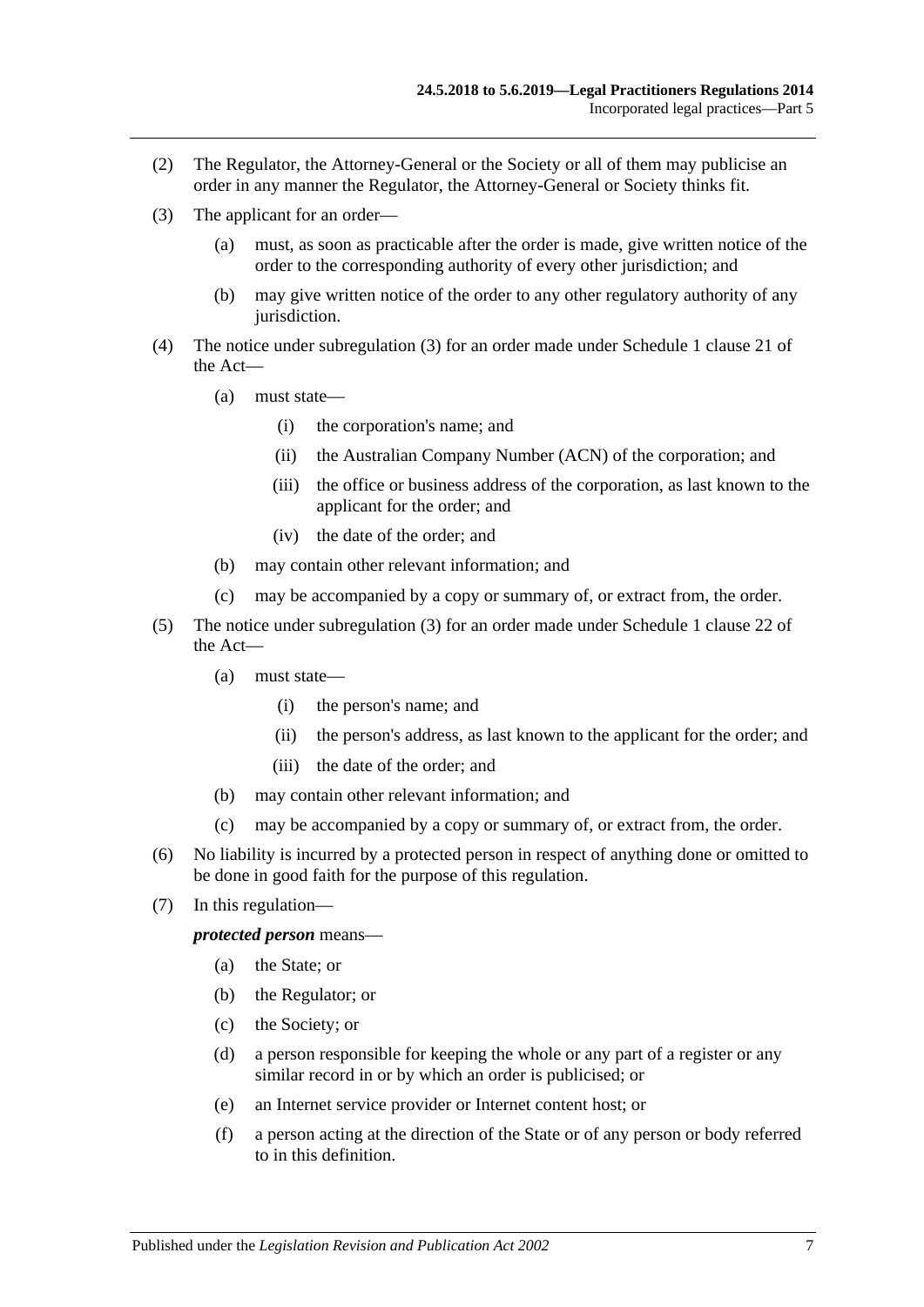# <span id="page-7-0"></span>**11—Approved form**

For the purposes of Schedule 1 clauses 4, 5 and 7 of the Act, an approved form is a form approved by the Supreme Court.

# <span id="page-7-2"></span><span id="page-7-1"></span>**Part 6—Trust money and trust accounts**

# **Division 1—Preliminary**

#### <span id="page-7-3"></span>**12—Definitions**

In this Part—

**BSB number** (Bank State Branch number) means the number assigned to identify a particular branch of a particular ADI;

*business day* means a day other than a Saturday, a Sunday or a public holiday;

*matter description* means a brief phrase or expression assigned by a law practice to describe a matter;

*matter reference* means a number or other reference assigned by a law practice to identify a matter;

*named month* means one of the 12 named months of the year starting with January;

*trust money* means trust money to which this Part applies, in accordance with [regulation](#page-7-4) 13.

# <span id="page-7-4"></span>**13—Operation of Part**

This Part has effect for the purposes of Schedule 2 of the Act, and accordingly applies to a law practice in respect of—

- (a) trust money received by the practice in this jurisdiction, unless the practice has an office in 1 or more other jurisdictions but not in this jurisdiction; and
- (b) trust money received by the practice in another jurisdiction, if the practice has an office in this jurisdiction but in no other jurisdiction; and
- (c) trust money received by the practice in another jurisdiction, if the practice has an office in—
	- (i) this jurisdiction; and
	- (ii) 1 or more other jurisdictions but not in the jurisdiction in which the money was received,

unless the money is dealt with in accordance with the corresponding law of a jurisdiction in which the practice has an office.

# <span id="page-7-5"></span>**Division 2—Computerised accounting systems**

#### <span id="page-7-6"></span>**14—Application of Division**

This Division applies if a law practice maintains trust records (including records relating to controlled money) by means of a computerised accounting system.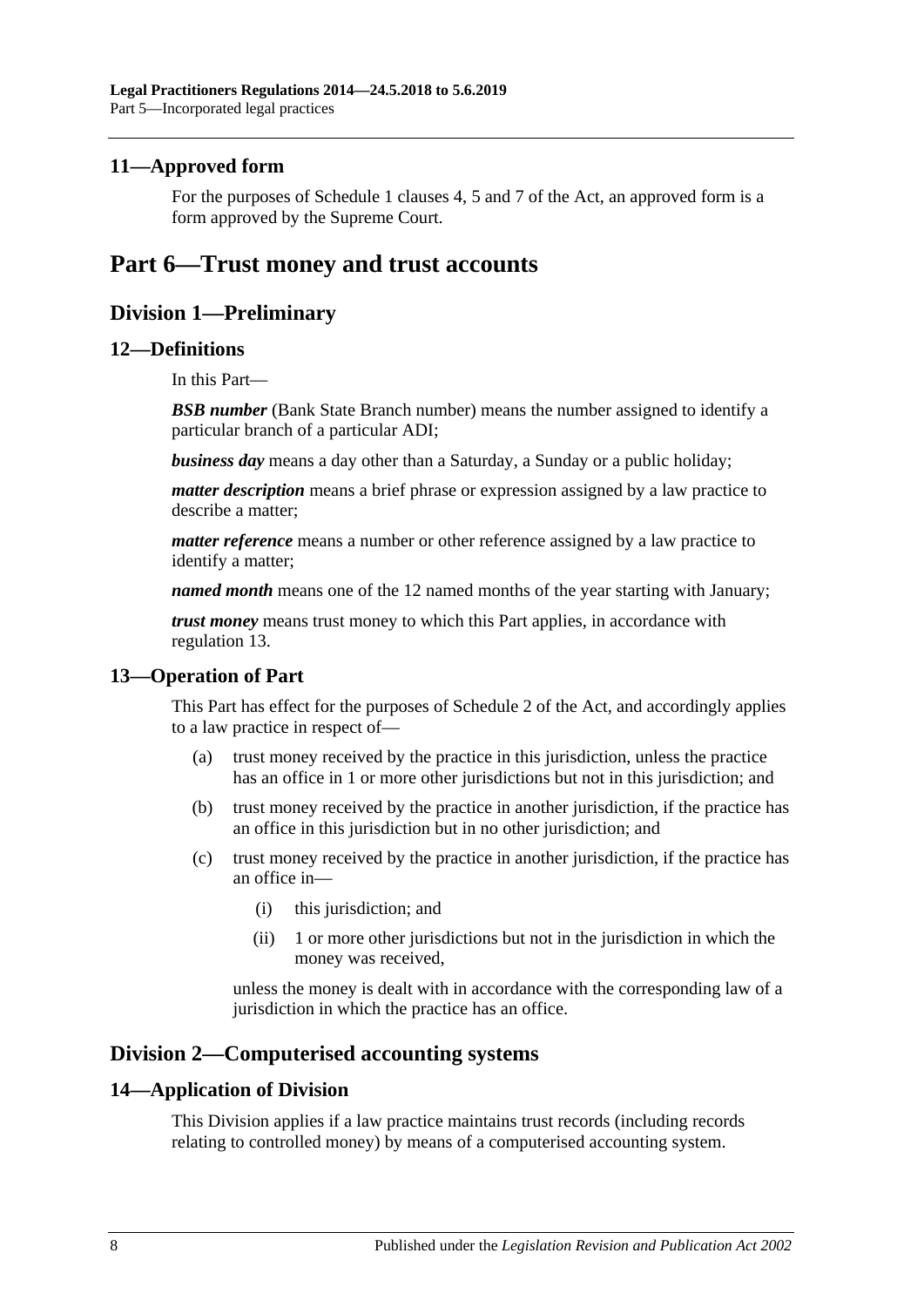# <span id="page-8-5"></span><span id="page-8-0"></span>**15—Copies of trust records to be printed**

- <span id="page-8-3"></span>(1) The law practice must print a paper copy of trust records as follows:
	- (a) trust account receipts and payments cash books are to be printed monthly as at the end of each named month, unless a copy of the books as at the end of the named month is kept in electronic form that is readable or reportable on demand;
	- (b) reconciliation statements prepared under [regulation](#page-18-0) 31 are to be printed as at the end of each named month;
	- (c) lists of trust account ledgers and their balances are to be printed monthly as at the end of each named month;
	- (d) lists of controlled money accounts and their balances are to be printed monthly as at the end of each named month;
	- (e) trust ledger accounts, the register of controlled money and the trust account transfer journal are to be printed before they are archived or deleted from the system;
	- (f) trust ledger account and controlled money account details are to be printed on request by and provided to an investigator (within the meaning of Schedule 2 clause 1 of the Act).
- <span id="page-8-4"></span>(2) The trust records printed monthly as at the end of a named month under [subregulation](#page-8-3)  $(1)(a)$  to  $(d)$  must be printed within 15 business days after the named month.
- (3) The paper copies printed under [subregulation](#page-8-5) (1) are to be kept by the law practice, except where they are printed on request under that subregulation.
- (4) The electronic copy of the trust account cash books under [subregulation](#page-8-3)  $(1)(a)$  is to be kept by the law practice.

# <span id="page-8-1"></span>**16—Chronological record of information to be made**

- (1) The law practice must maintain a record, compiled in chronological sequence, of the creation, amendment or deletion of information in its computerised accounting system in relation to the following:
	- (a) client name;
	- (b) client address;
	- (c) matter reference;
	- (d) matter description;
	- (e) ledger account number or other descriptor.
- (2) The record is to be kept by the law practice.

# <span id="page-8-2"></span>**17—Requirements regarding computer accounting systems**

(1) The law practice must ensure that its computerised accounting system is not capable of accepting, in respect of a trust ledger account, the entry of a transaction resulting in a debit balance to the account, unless a contemporaneous record of the transaction is made in a manner that enables the production in a permanent form, on demand, of a separate chronological report of all occurrences of that kind.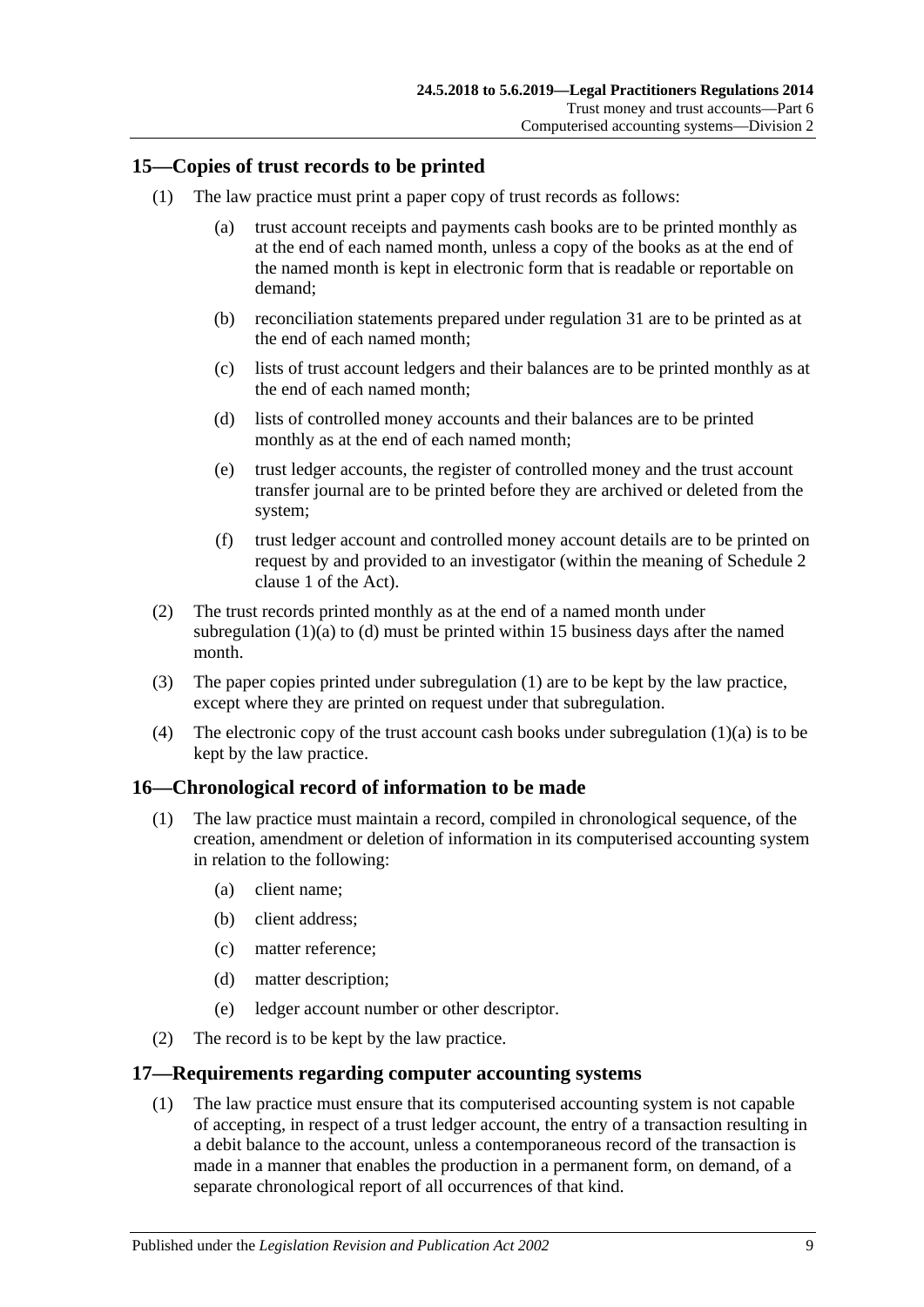- (2) The law practice must ensure that the system is not capable of deleting a trust ledger account unless—
	- (a) the balance of the account is 0 and all outstanding cheques have been presented; and
	- (b) when the account is deleted, a copy of the account is kept in a permanent form.
- (3) The law practice must ensure that any entry in a record produced in a permanent form appears in chronological sequence.
- (4) The law practice must ensure that each page of each printed record is numbered sequentially or is printed in such a way that no page can be extracted.
- (5) The law practice must ensure that its computerised accounting system is not capable of amending the particulars of a transaction already recorded otherwise than by a transaction separately recorded that makes the amendment.
- (6) The law practice must ensure that its computerised accounting system requires input in every field of a data entry screen intended to receive information required by this Part to be included in trust records.

### <span id="page-9-0"></span>**18—Back-ups**

The law practice must ensure that—

- (a) a back-up copy of all records required by this Part is made not less frequently than once each month; and
- (b) each back-up copy is kept by the law practice; and
- (c) a complete set of back-up copies is kept in a separate location so that any incident that may adversely affect the records would not also affect the back-up copy.

# <span id="page-9-1"></span>**Division 3—General trust accounts**

# <span id="page-9-2"></span>**19—Establishment of general trust account**

- (1) A law practice may at any time establish a general trust account that satisfies the requirements of this regulation, but must, as soon as practicable after receiving trust money that is required to be paid into a general trust account, establish a general trust account that satisfies those requirements if the practice does not already have such a general trust account.
- <span id="page-9-3"></span>(2) A general trust account satisfies the requirements of this regulation if—
	- (a) the account is established in this jurisdiction, before or after the commencement of this regulation, with an approved ADI (within the meaning of Schedule 2 of the Act); and
	- (b) the account is and is to be maintained in this jurisdiction; and
	- (c) the name of the account includes—
		- (i) the name of the law practice or the business name under which the law practice engages in legal practice; and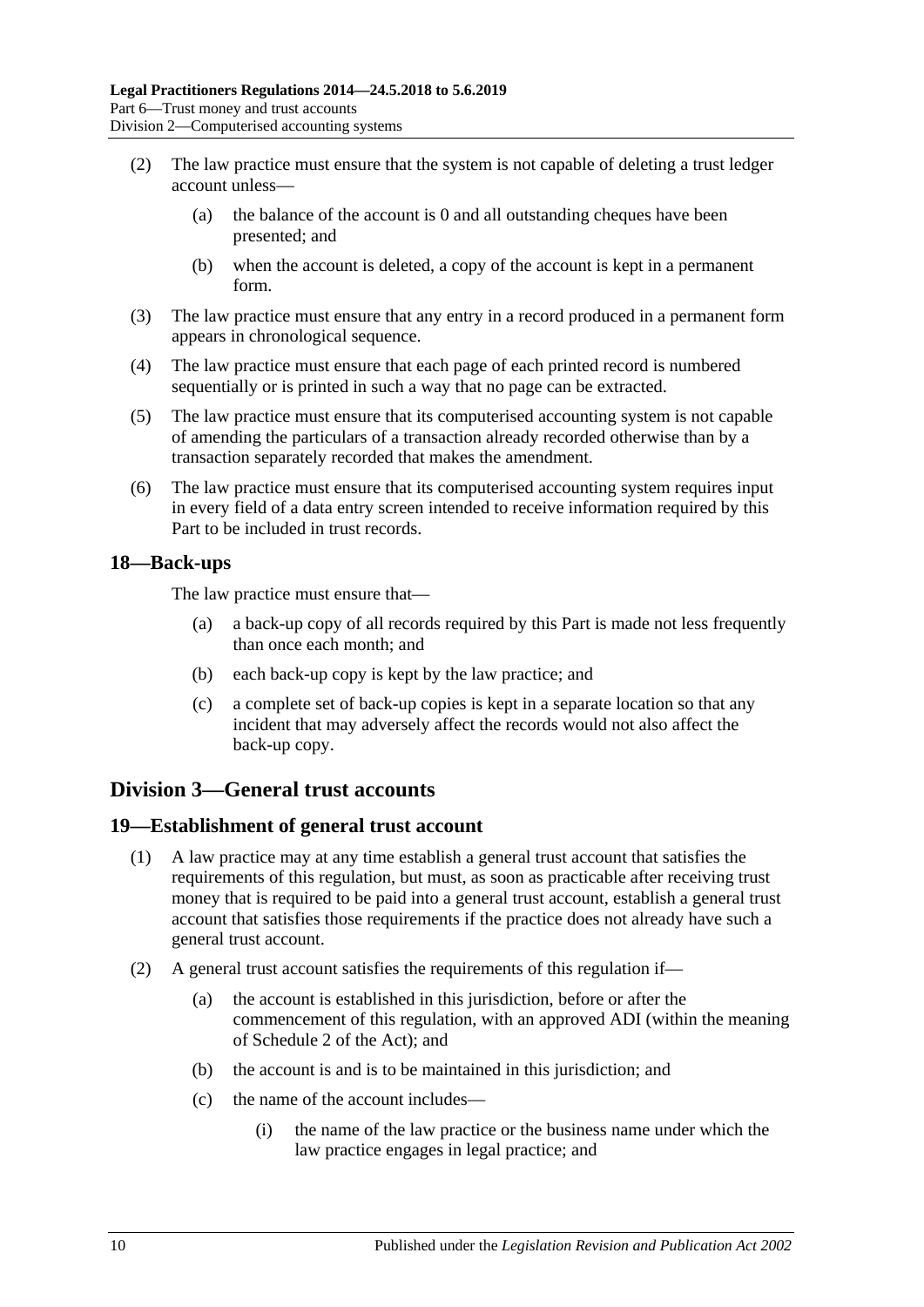- (ii) the expression "law practice trust account" or "law practice trust  $a/c$ "; and
- (d) the account is of a kind that is for the time being approved by the Society.
- <span id="page-10-1"></span>(3) [Subregulation](#page-9-3) (2)(c) does not apply to an account established in this jurisdiction before the commencement of this regulation.
- (4) [Subregulation](#page-10-1)  $(2)(c)(ii)$  does not require the repetition of the words "law practice" if those words form part of the name or business name of the law practice.

#### <span id="page-10-0"></span>**20—Receipting of trust money**

- (1) This regulation applies if a law practice receives trust money that is required to be paid into a general trust account.
- (2) After receiving the trust money, the law practice must make out a receipt.
- <span id="page-10-2"></span>(3) The receipt must be made out as soon as practicable—
	- (a) after the trust money is received, except as provided by [paragraph](#page-10-2) (b); or
	- (b) in the case of trust money received by direct deposit—after the law practice receives or accesses notice or confirmation (in written or electronic form) of the deposit from the ADI concerned.
- <span id="page-10-3"></span>(4) The receipt, containing the required particulars, must be made out in duplicate, whether by way of making a carbon copy or otherwise, unless at the time the receipt is made out those particulars are recorded by computer program in the trust account receipts cash book.
- (5) For the purposes of [subregulation](#page-10-3) (4), the *required particulars* are as follows:
	- (a) the date the receipt is made out and, if different, the date of receipt of the money;
	- (b) the amount of money received;
	- (c) the form in which the money was received;
	- (d) the name of the person from whom the money was received;
	- (e) details clearly identifying the name of the client in respect of whom the money was received and the matter description and matter reference;
	- (f) particulars sufficient to identify the purpose for which the money was received;
	- (g) the name of the law practice, or the business name under which the law practice engages in legal practice, and the expression "trust account" or "trust a/c";
	- (h) the name of the person who made out the receipt;
	- (i) the number of the receipt.
- (6) The original receipt is to be delivered, on request, to the person from whom the trust money was received.
- (7) Receipts must be consecutively numbered and issued in consecutive sequence.
- (8) If a receipt is cancelled or not delivered, the original receipt must be kept.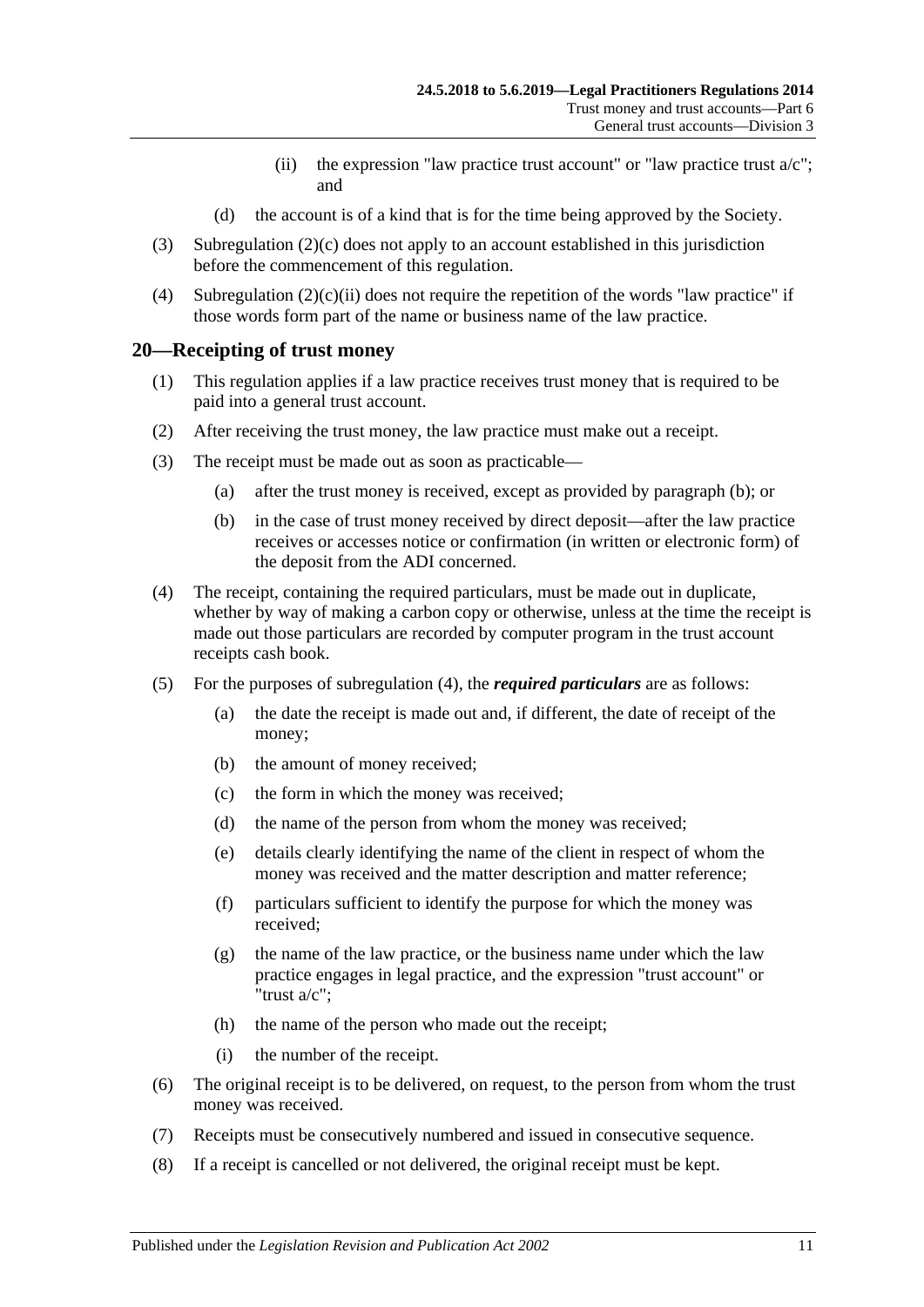#### <span id="page-11-0"></span>**21—Deposit records for trust money**

- (1) This regulation applies if a law practice receives trust money that is required to be paid into a general trust account and the money is not paid into a general trust account by direct deposit.
- (2) A deposit record must be produced to the approved ADI at the time the deposit is made.
- (3) The following particulars must be recorded on the deposit record:
	- (a) the date of the deposit;
	- (b) the amount of the deposit;
	- (c) whether the deposit consists of cheques, notes or coins (and the amount of each);
	- (d) for each cheque—
		- (i) the name of the drawer of the cheque; and
		- (ii) the name and branch (or BSB number) of the ADI on which the cheque is drawn; and
		- (iii) the amount of the cheque.
- (4) The deposit record must be made out in duplicate, whether by way of making a carbon copy or otherwise.
- (5) The duplicate deposit record must be kept for each deposit to the general trust account and must be kept in a deposit book or be otherwise securely filed in the order in which the deposits were made.

# <span id="page-11-1"></span>**22—Direction for non-deposit of trust money in general trust account (Schedule 2 clause 12 of Act)**

For the purposes of Schedule 2 clause 12(3) of the Act, the prescribed period for which a written direction referred to in Schedule 2 clause  $12(1)(a)$  of the Act is to be kept is 7 years after finalisation of the matter to which the direction relates.

# <span id="page-11-2"></span>**23—Written record to be kept of verbal direction to disburse trust money**

If the person on whose behalf trust money is held gives a verbal direction for the money to be disbursed, a contemporaneous written record of the direction must be made by the law practice setting out the date and time that the direction was given and the purpose of the disbursement.

# <span id="page-11-3"></span>**24—Payment by cheque**

- (1) This regulation applies to the withdrawal of trust money from a general trust account of a law practice by cheque.
- <span id="page-11-4"></span>(2) A cheque—
	- (a) must be made payable to or to the order of a specified person or persons and not to bearer or cash; and
	- (b) must be crossed "not negotiable"; and
	- (c) must include—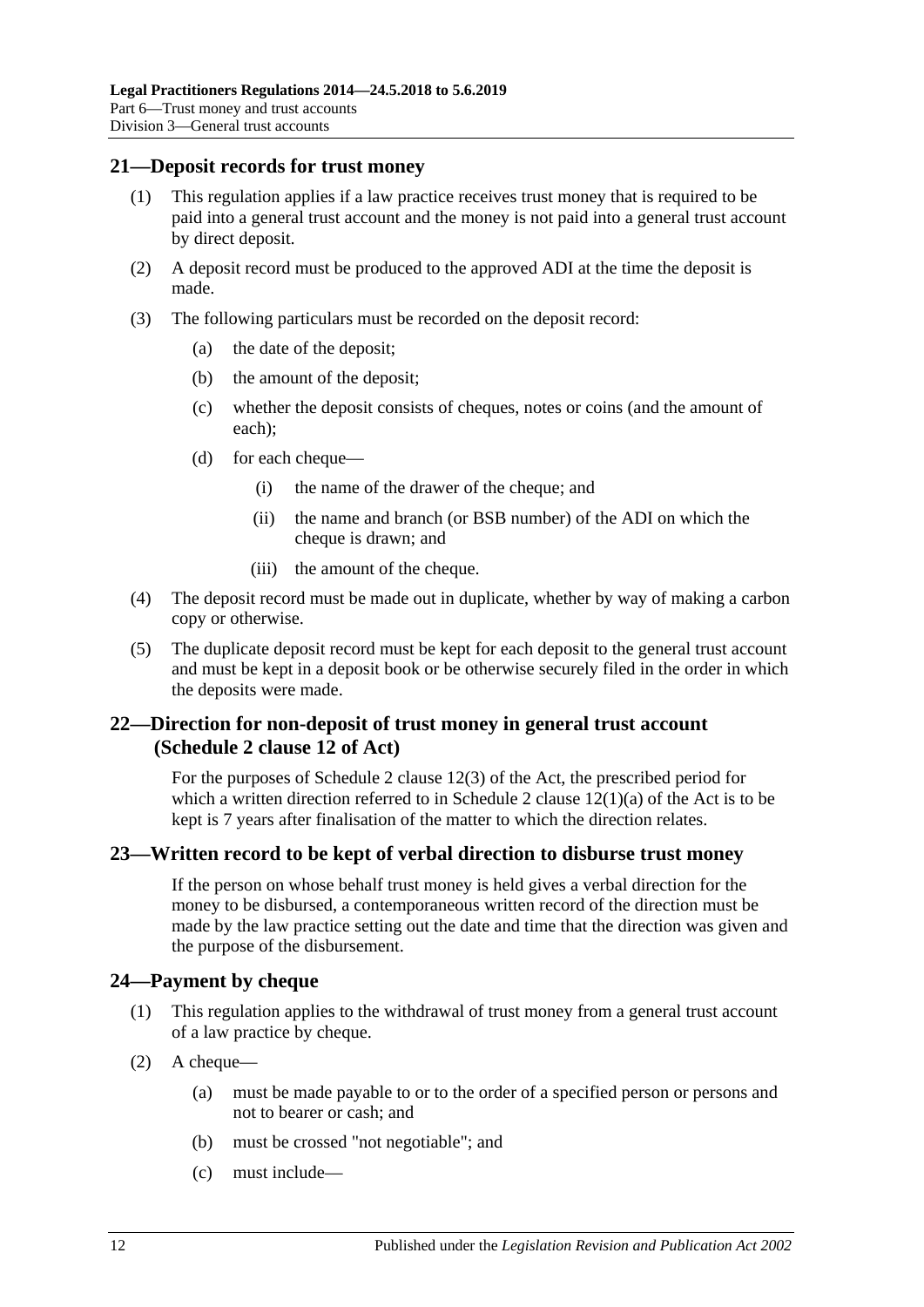- (i) the name of the law practice or the business name under which the law practice engages in legal practice; and
- (ii) the expression "law practice trust account" or "law practice trust  $a/c$ ".
- <span id="page-12-5"></span><span id="page-12-1"></span><span id="page-12-0"></span>(3) A cheque must be signed—
	- (a) by an authorised principal of the law practice; or
	- (b) if a principal referred to in [paragraph](#page-12-0) (a) is not available—
		- (i) by an authorised legal practitioner associate; or
		- (ii) by an authorised legal practitioner who holds a practising certificate that does not prohibit the receipt of trust money; or
		- (iii) by 2 or more authorised associates jointly.
- <span id="page-12-2"></span>(4) A person referred to in [subregulation](#page-12-1) (3) must not sign a cheque unless—
	- (a) he or she has seen a written direction, given by the person on whose behalf the trust money is held, authorising the disbursement; or
	- (b) if the money is being disbursed in accordance with a verbal direction given by the person on whose behalf the trust money is held—he or she has made a contemporaneous written record of the direction or seen a contemporaneous written record of the direction made by the person to whom the direction was given.
- (5) [Subregulation](#page-12-2) (4) does not apply if the trust money is disbursed in accordance with an order of a court or as otherwise authorised by law.
- <span id="page-12-3"></span>(6) A written record of the required particulars (which may be in the form of a cheque butt) must be kept of each payment made by cheque, whether by way of making a carbon copy or otherwise, unless at the time the cheque is issued those particulars are recorded by computer program in the trust account payments cash book.
- <span id="page-12-4"></span>(7) If at the time the cheque is issued the required particulars are recorded by computer program in the trust account payments cash book, a written record must be kept that is sufficient to enable the accuracy of the particulars recorded by the computer program to be verified.
- (8) For the purposes of [subregulations](#page-12-3) (6) and [\(7\),](#page-12-4) the *required particulars* are as follows:
	- (a) the date and number of the cheque;
	- (b) the amount ordered to be paid by the cheque;
	- (c) the name of the person to whom the payment is to be made or, in the case of a cheque made payable to an ADI, the name of the ADI and the name of the person receiving the benefit of the payment;
	- (d) details clearly identifying the name of the person on whose behalf the payment was made and the matter reference;
	- (e) details clearly identifying the ledger account to be debited;
	- (f) particulars sufficient to identify the purpose for which the payment was made;
	- (g) the name of the person or persons effecting, directing or authorising the payment.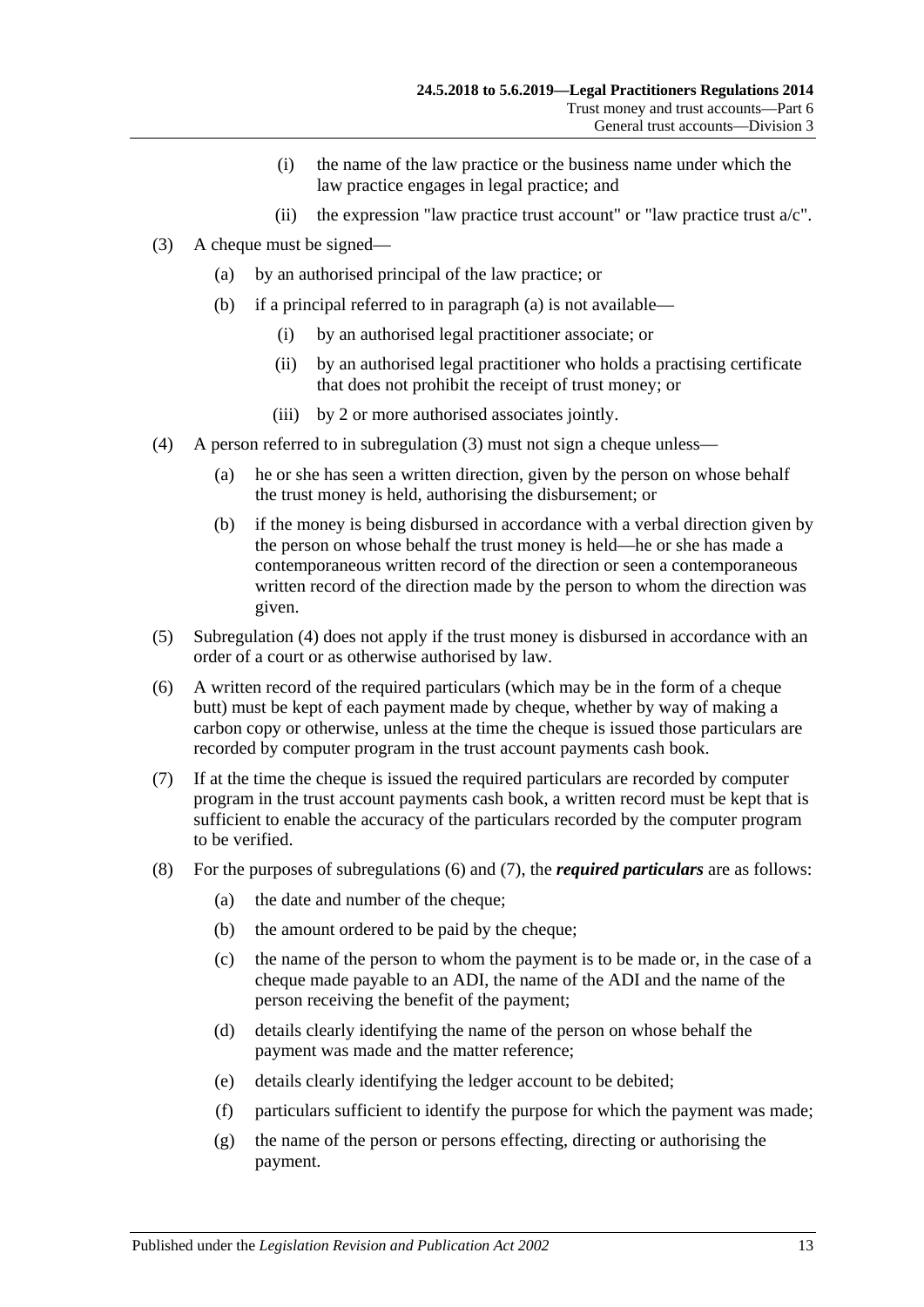- (9) Written records relating to payments by cheque (including cheque requisitions) must be kept in the order in which the cheques were issued.
- (10) [Subregulation](#page-11-4)  $(2)(c)$  does not apply to an account established in this jurisdiction before the commencement of this regulation.
- (11) [Subregulation](#page-12-5)  $(2)(c)(ii)$  does not require the repetition of the words "law practice" if those words form part of the name or business name of the law practice.
- (12) In this regulation—

*associate* means an associate of the law practice;

*authorised* means authorised by the law practice to sign cheques drawn on the general trust account.

### <span id="page-13-0"></span>**25—Payment by electronic funds transfer**

- (1) This regulation applies to the withdrawal of trust money from a general trust account of a law practice by electronic funds transfer.
- <span id="page-13-1"></span>(2) An electronic funds transfer must be effected by, under the direction of or with the authority of—
	- (a) an authorised principal of the law practice; or
	- (b) if a principal referred to in [paragraph](#page-13-1) (a) is not available—
		- (i) an authorised legal practitioner associate; or
		- (ii) an authorised legal practitioner who holds a practising certificate that does not prohibit the receipt of trust money; or
		- (iii) 2 or more authorised associates jointly.
- <span id="page-13-2"></span>(3) A person referred to in [subregulation](#page-12-1) (3) must not effect, direct or authorise an electronic funds transfer unless—
	- (a) he or she has seen a written direction, given by the person on whose behalf the trust money is held, authorising the disbursement; or
	- (b) if the money is being disbursed in accordance with a verbal direction given by the person on whose behalf the trust money is held—he or she has made a contemporaneous written record of the direction or seen a contemporaneous written record of the direction made by the person to whom the direction was given.
- (4) [Subregulation](#page-13-2) (3) does not apply if the trust money is disbursed in accordance with an order of a court or as otherwise authorised by law.
- <span id="page-13-3"></span>(5) A written record of the required particulars must be kept of each payment unless at the time the electronic funds transfer is effected those particulars are recorded by computer program in the trust account payments cash book.
- <span id="page-13-4"></span>(6) If at the time the electronic funds transfer is effected the required particulars are recorded by computer program in the trust account payments cash book, a written record must be kept that is sufficient to enable the accuracy of the particulars recorded by the computer program to be verified.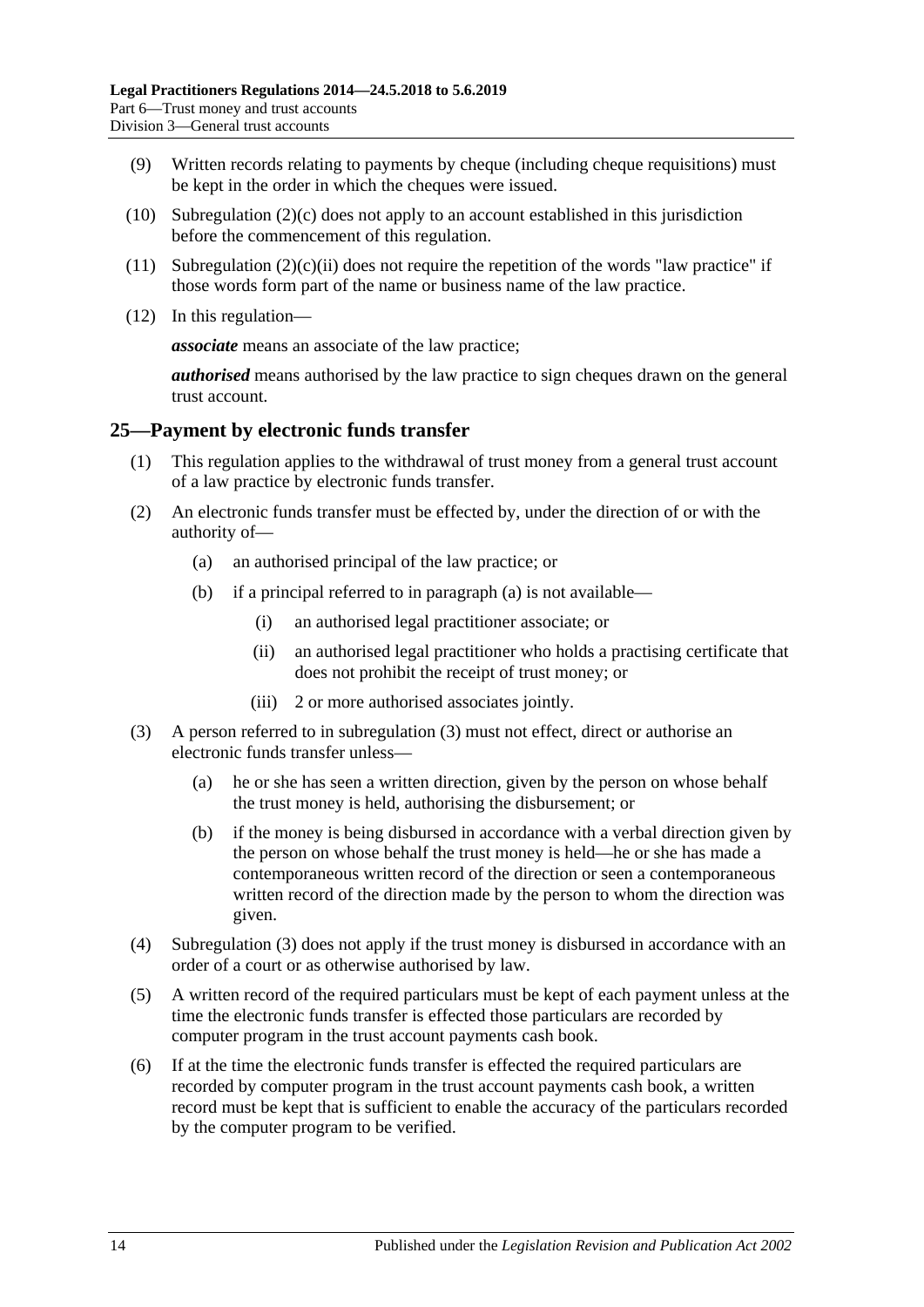- (7) For the purposes of [subregulations](#page-13-3) (5) and [\(6\),](#page-13-4) the *required particulars* are as follows:
	- (a) the date and number of the transaction;
	- (b) the amount transferred;
	- (c) the name and number of the account to which the amount was transferred and relevant BSB number;
	- (d) the name of the person to whom the payment was made or, in the case of a payment to an ADI, the name or BSB number of the ADI and the name of the person receiving the benefit of the payment;
	- (e) details clearly identifying the name of the person on whose behalf the payment was made and the matter reference;
	- (f) details clearly identifying the ledger account to be debited;
	- (g) particulars sufficient to identify the purpose for which the payment was made;
	- (h) the name of the person or persons effecting, directing or authorising the payment.
- (8) Any written confirmation that an electronic funds transfer has been made must be retained by the law practice.
- (9) Written records relating to payments by electronic funds transfer (including transfer requisitions) must be kept in the order in which the transfers were effected.
- (10) In this regulation—

*associate* means an associate of the law practice;

*authorised* means authorised by the law practice to effect, direct or give authority for an electronic funds transfer from the general trust account.

#### <span id="page-14-0"></span>**26—Recording transactions in trust account cash books**

A law practice that maintains a general trust account must keep the following trust account cash books:

- (a) a trust account receipts cash book in accordance with [regulation](#page-14-1) 27;
- (b) a trust account payments cash book in accordance with [regulation](#page-15-0) 28.

#### <span id="page-14-1"></span>**27—Trust account receipts cash book**

- (1) The following particulars must be recorded in a law practice's trust account receipts cash book in respect of each receipt of trust money:
	- (a) the date a receipt was made out for the money and, if different, the date of receipt of the money;
	- (b) the receipt number;
	- (c) the amount of money received;
	- (d) the form in which the money was received;
	- (e) the name of the person from whom the money was received;
	- (f) details clearly identifying the name of the client in respect of whom the money was received and the matter description and matter reference;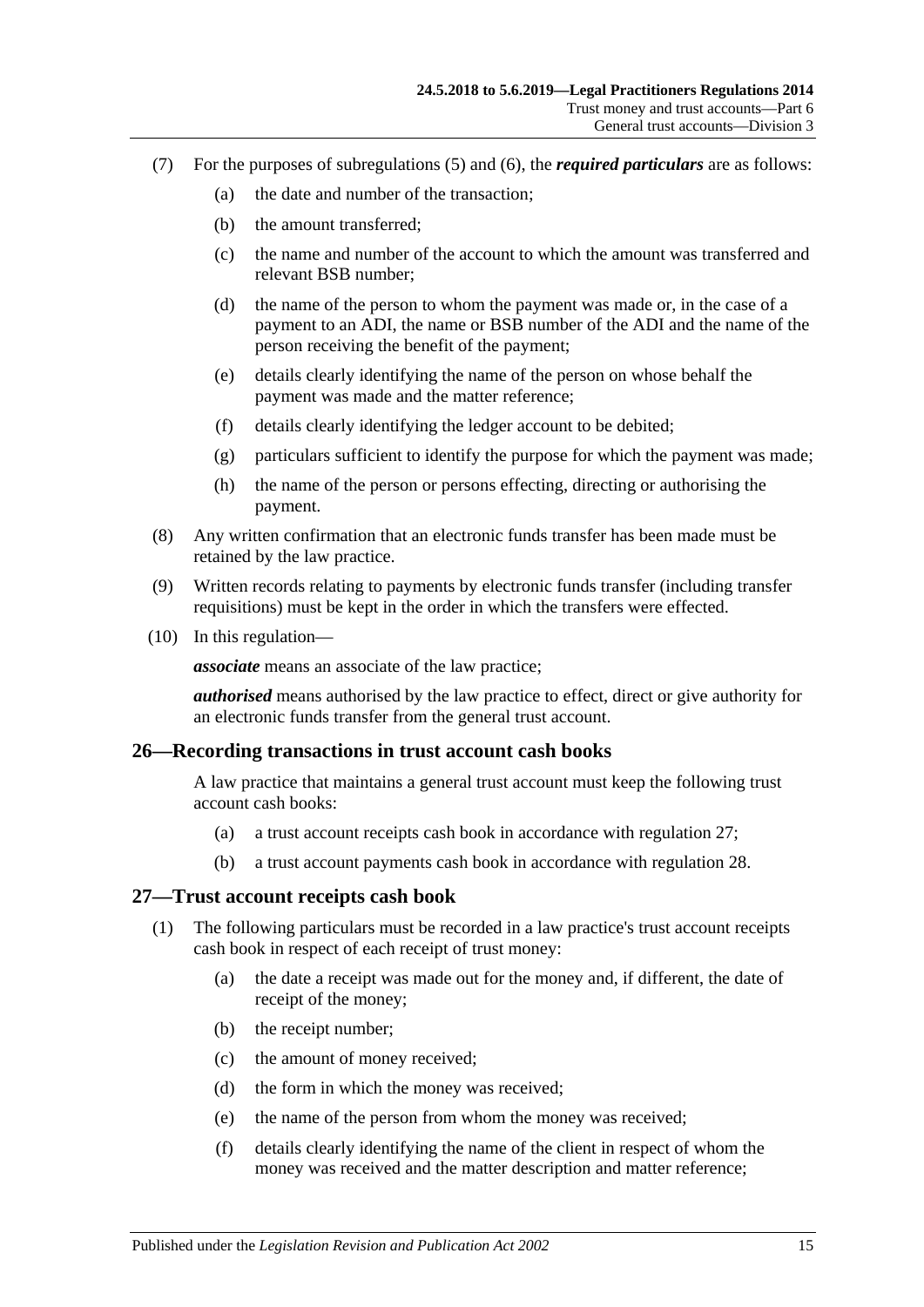- (g) particulars sufficient to identify the purpose for which the money was received;
- (h) details clearly identifying the ledger account to be credited.
- (2) The date and amount of each deposit in the general trust account must be recorded in the trust account receipts cash book.
- (3) The particulars in respect of receipts must be recorded in the order in which the receipts are made out.
- (4) The particulars in respect of a receipt must be recorded within 5 business days counting from and including the day the receipt was made out.

### <span id="page-15-0"></span>**28—Trust account payments cash book**

- (1) The following particulars must be recorded in a law practice's trust account payments cash book in respect of each payment of trust money by cheque:
	- (a) the date and number of the cheque;
	- (b) the amount ordered to be paid by the cheque;
	- (c) the name of the person to whom the payment is to be made or, in the case of a cheque made payable to an ADI, the name or BSB number of the ADI and the name of the person receiving the benefit of the payment;
	- (d) details clearly identifying the name of the person on whose behalf the payment was made and the matter reference;
	- (e) details clearly identifying the ledger account to be debited;
	- (f) particulars sufficient to identify the purpose for which the payment was made.
- (2) The following particulars must be recorded in a law practice's trust accounts payments cash book in respect of each payment of trust money by electronic funds transfer:
	- (a) the date and number of the transaction;
	- (b) the amount transferred;
	- (c) the name and number of the account to which the amount was transferred and the relevant BSB number;
	- (d) the name of the person to whom the payment was made or, in the case of a payment to an ADI, the name or BSB number of the ADI and the name of the person receiving the benefit of the payment;
	- (e) details clearly identifying the name of the person on whose behalf the payment was made and the matter reference;
	- (f) details clearly identifying the ledger account to be debited;
	- (g) particulars sufficient to identify the purpose for which the payment was made.
- (3) The particulars in respect of payments must be recorded in the order in which the payments are made.
- (4) The particulars in respect of a payment must be recorded within 5 business days counting from and including the day the payment was made.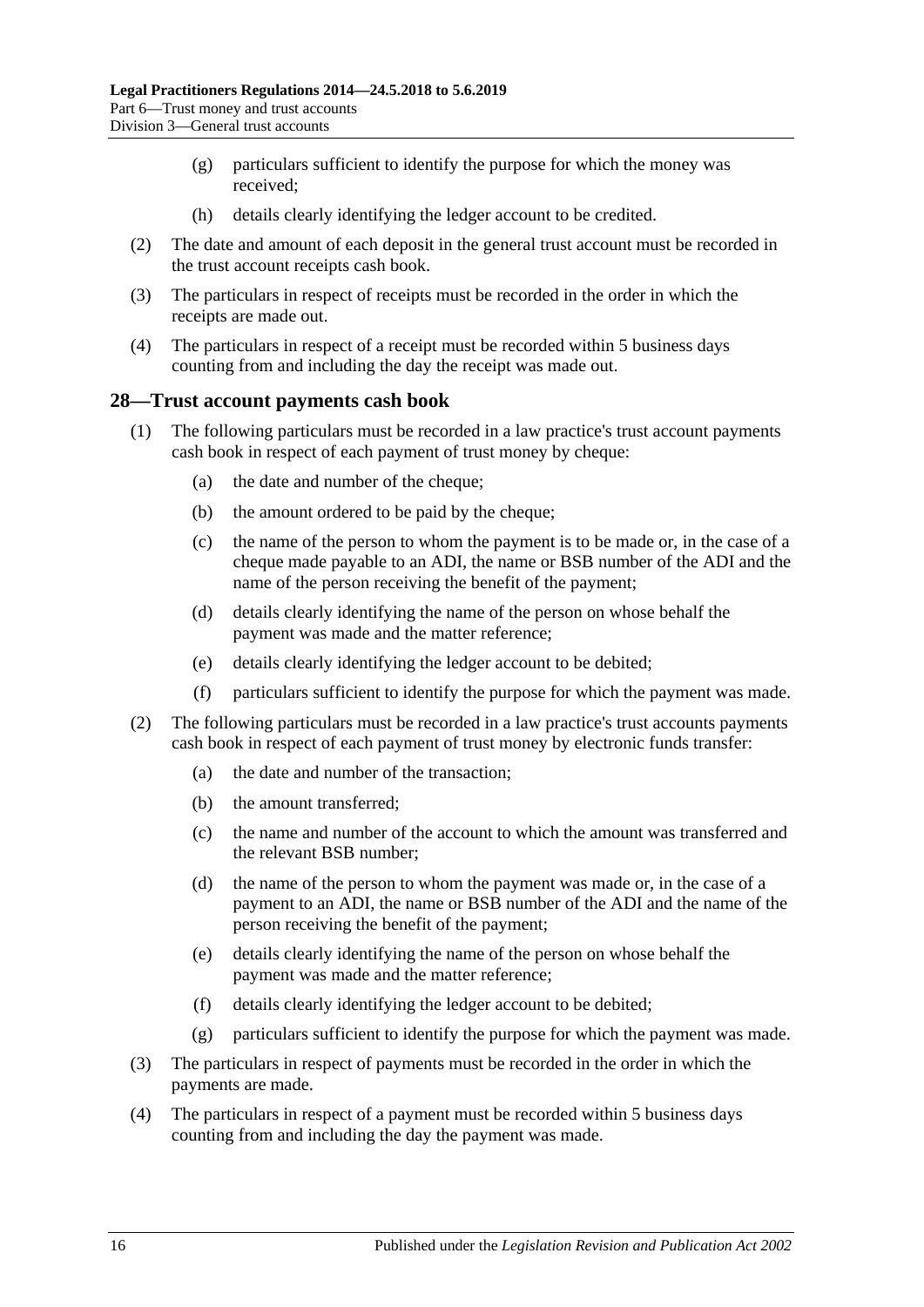### <span id="page-16-0"></span>**29—Recording transactions in trust ledger accounts**

- (1) A law practice that maintains a general trust account must keep a trust account ledger containing separate trust ledger accounts in relation to each client of the practice in each matter for which trust money has been received by the practice.
- (2) The following particulars must be recorded in the title of a trust ledger account:
	- (a) the name of the person for or on behalf of whom the trust money was paid;
	- (b) the person's address;
	- (c) particulars sufficient to identify the matter in relation to which the trust money was received.
- (3) Details of any changes in the title of a trust ledger account must be recorded.
- (4) The following particulars must be recorded in the trust ledger account in respect of each receipt of trust money for the matter:
	- (a) the date a receipt was made out for the money and, if different, the date of receipt of the money;
	- (b) the receipt number;
	- (c) the amount of money received;
	- (d) the name of the person from whom the money was received;
	- (e) particulars sufficient to identify the purpose for which the money was received.
- (5) The following particulars must be recorded in the trust ledger account in respect of each payment of trust money by cheque:
	- (a) the date and number of the cheque;
	- (b) the amount ordered to be paid by the cheque;
	- (c) the name of the person to whom the payment is to be made or, in the case of a cheque made payable to an ADI, the name or BSB number of the ADI and the name of the person receiving the benefit of the payment;
	- (d) particulars sufficient to identify the purpose for which the payment was made.
- (6) The following particulars must be recorded in the trust ledger account in respect of each payment of trust money by electronic funds transfer:
	- (a) the date and number of the transaction;
	- (b) the amount transferred;
	- (c) the name and number of the account to which the amount was transferred and the relevant BSB number;
	- (d) the name of the person to whom the payment was made or, in the case of a payment to an ADI, the name or BSB number of the ADI and the name of the person receiving the benefit of the payment;
	- (e) particulars sufficient to identify the purpose for which the payment was made.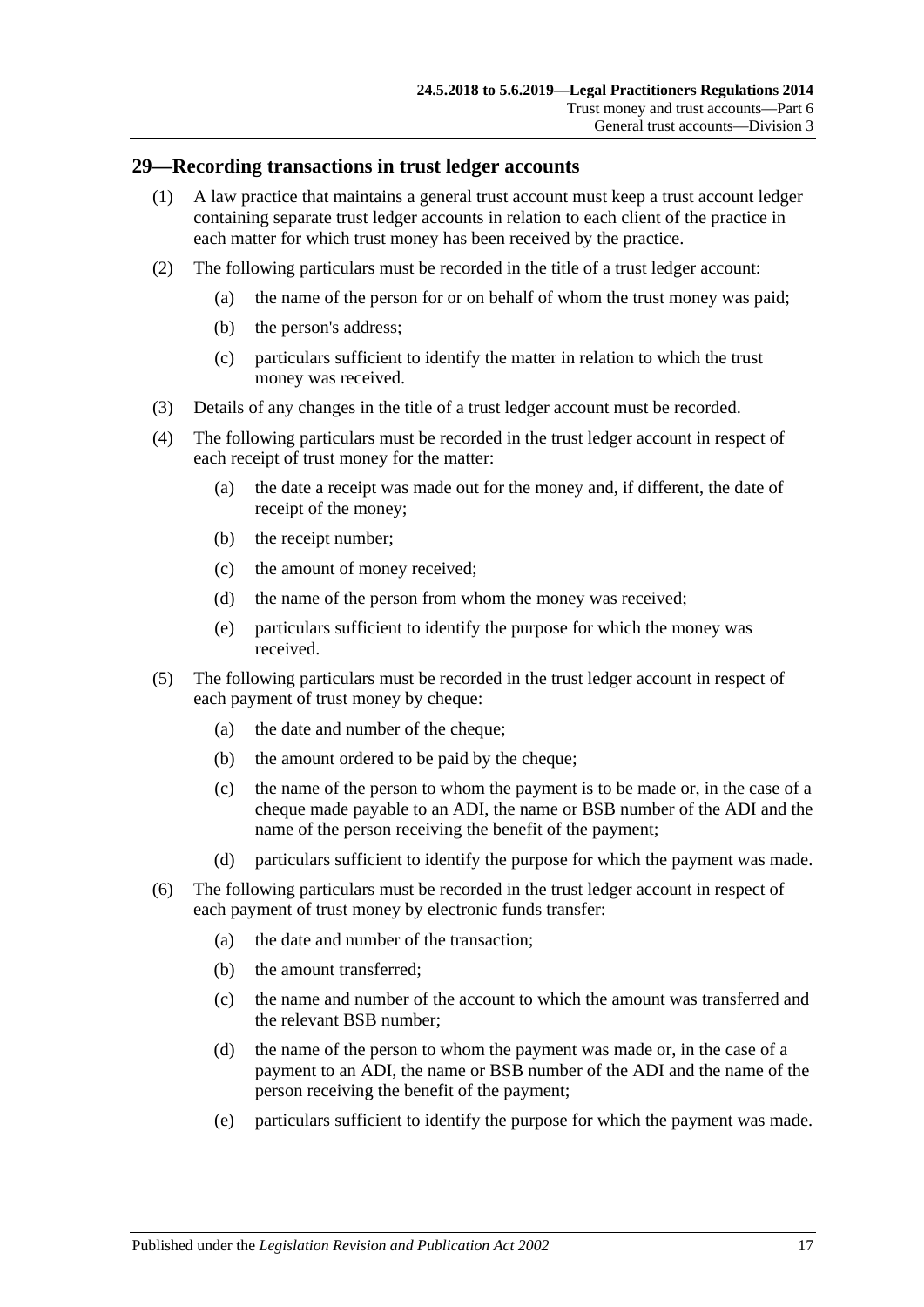- (7) The following particulars must be recorded in the trust ledger account in respect of each transfer of trust money effected by a journal entry:
	- (a) the date of the transfer;
	- (b) the amount transferred;
	- (c) the journal reference number;
	- (d) the name of the other trust ledger account from which or to which the money was transferred;
	- (e) particulars sufficient to identify the purpose for which the payment was made.
- (8) Transactions relating to trust money must be recorded in the trust ledger account in the order in which the transactions occur.
- (9) The particulars in respect of a receipt, payment or transfer of trust money must be recorded within 5 business days counting from and including the day the receipt was made out, the payment was made or the transfer was effected, as the case requires.
- (10) The trust ledger account balance is to be recorded in the trust ledger account after each receipt, payment or transfer of trust money.

### <span id="page-17-0"></span>**30—Journal transfers**

- (1) Trust money may be transferred by journal entry from 1 trust ledger account in a law practice's trust ledger to another trust ledger account in the trust ledger, but only if—
	- (a) the law practice is entitled to withdraw the money and pay it to the other trust ledger account; and
	- (b) [subregulation](#page-17-1) (2) is complied with.
- <span id="page-17-2"></span><span id="page-17-1"></span>(2) The transfer must be authorised in writing—
	- (a) by an authorised principal of the law practice; or
	- (b) if a principal referred to in [paragraph](#page-17-2) (a) is not available—
		- (i) by an authorised legal practitioner associate; or
		- (ii) by an authorised legal practitioner who holds a practising certificate that does not prohibit the receipt of trust money; or
		- (iii) by 2 or more authorised associates jointly; or
	- (c) by a supervisor or manager appointed in relation to the practice.
- (3) In a paragraph of [subregulation](#page-17-1) (2)—

*associate* means an associate of the law practice;

*authorised* means authorised by the law practice or a supervisor or manager appointed in relation to the practice to effect, direct or give authority for the transfer of trust money by journal entry from one trust ledger account in the practice's trust ledger to another trust ledger account in the trust ledger.

(4) A law practice must keep a trust account transfer journal if it transfers trust money by journal entry.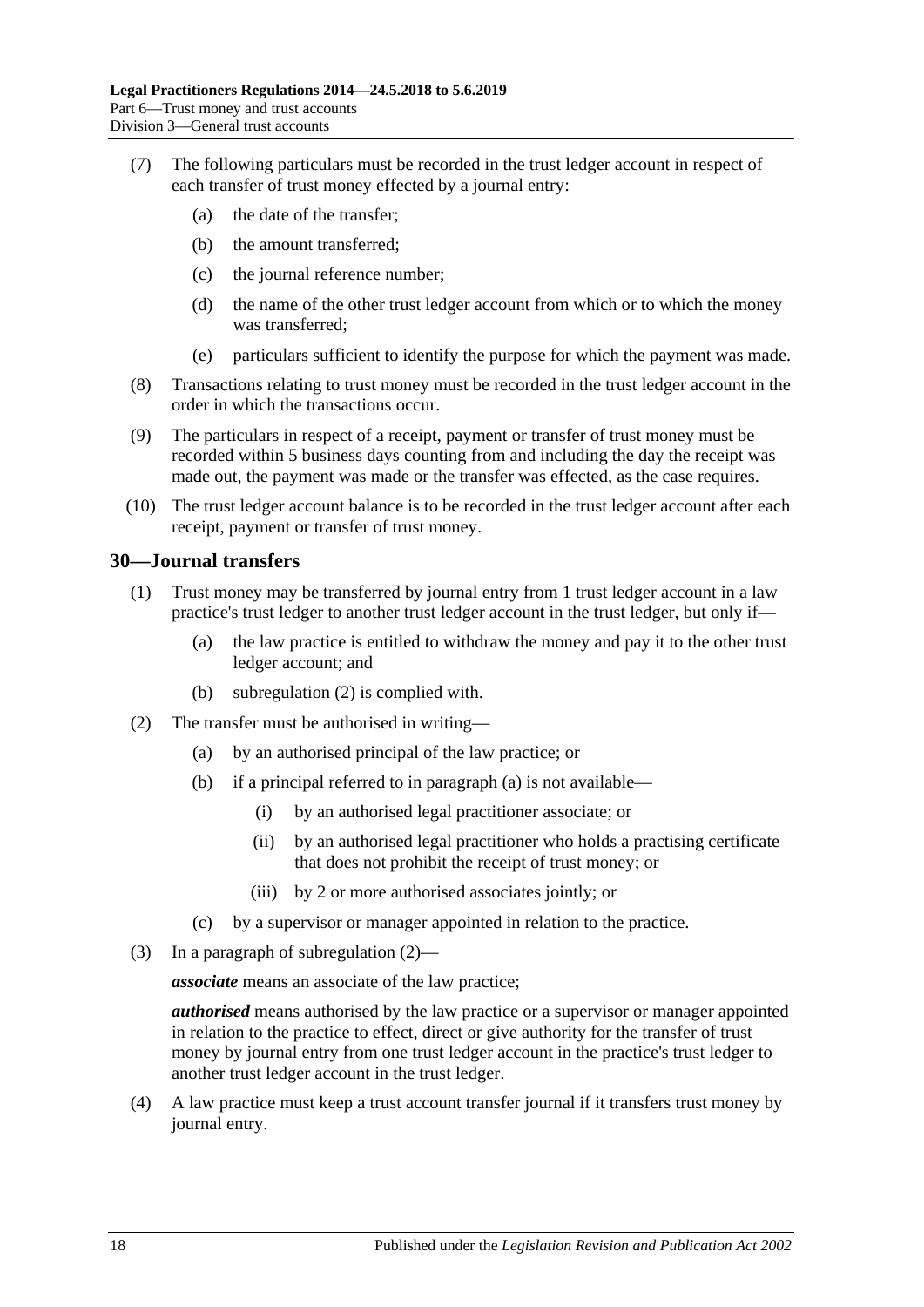- (5) The following particulars must be recorded in the trust account transfer journal in respect of each transfer of trust money by journal entry:
	- (a) the date of the transfer;
	- (b) the trust ledger account from which the money is transferred (including its identifying reference);
	- (c) the trust ledger account to which the money is transferred (including its identifying reference);
	- (d) the amount transferred;
	- (e) particulars sufficient to identify the purpose for which the transfer is made, the matter reference and a short description of the matter.
- (6) Journal pages or entries must be consecutively numbered.
- (7) A law practice must keep particulars of the authorisation for each transfer of trust money by journal entry, whether in the trust account transfer journal or in some other way.

### <span id="page-18-0"></span>**31—Reconciliation of trust records**

- (1) A law practice that maintains 1 or more general trust accounts must reconcile the trust records relating to each account.
- (2) The trust records relating to a general trust account are to be reconciled as at the end of each named month by preparing—
	- (a) a statement—
		- (i) reconciling the general trust account balance as shown in ADI records with the balance of the practice's trust account cash books; and
		- (ii) showing the date the statement was prepared; and
	- (b) a statement—
		- (i) reconciling the balance of the trust ledger accounts with the balance of the practice's trust account cash books; and
		- (ii) containing a list of the practice's trust ledger accounts showing the name, identifying reference and balance of each and a short description of the matter to which each relates; and
		- (iii) showing the date the statement was prepared.
- (3) The statements must be prepared within 15 business days after the end of the month concerned.
- (4) The statements must be kept by the law practice.

# <span id="page-18-1"></span>**32—Trust ledger account in name of law practice or legal practitioner associate**

(1) A law practice must not maintain a trust ledger account in the name of the practice or a legal practitioner associate of the practice except as authorised by this regulation.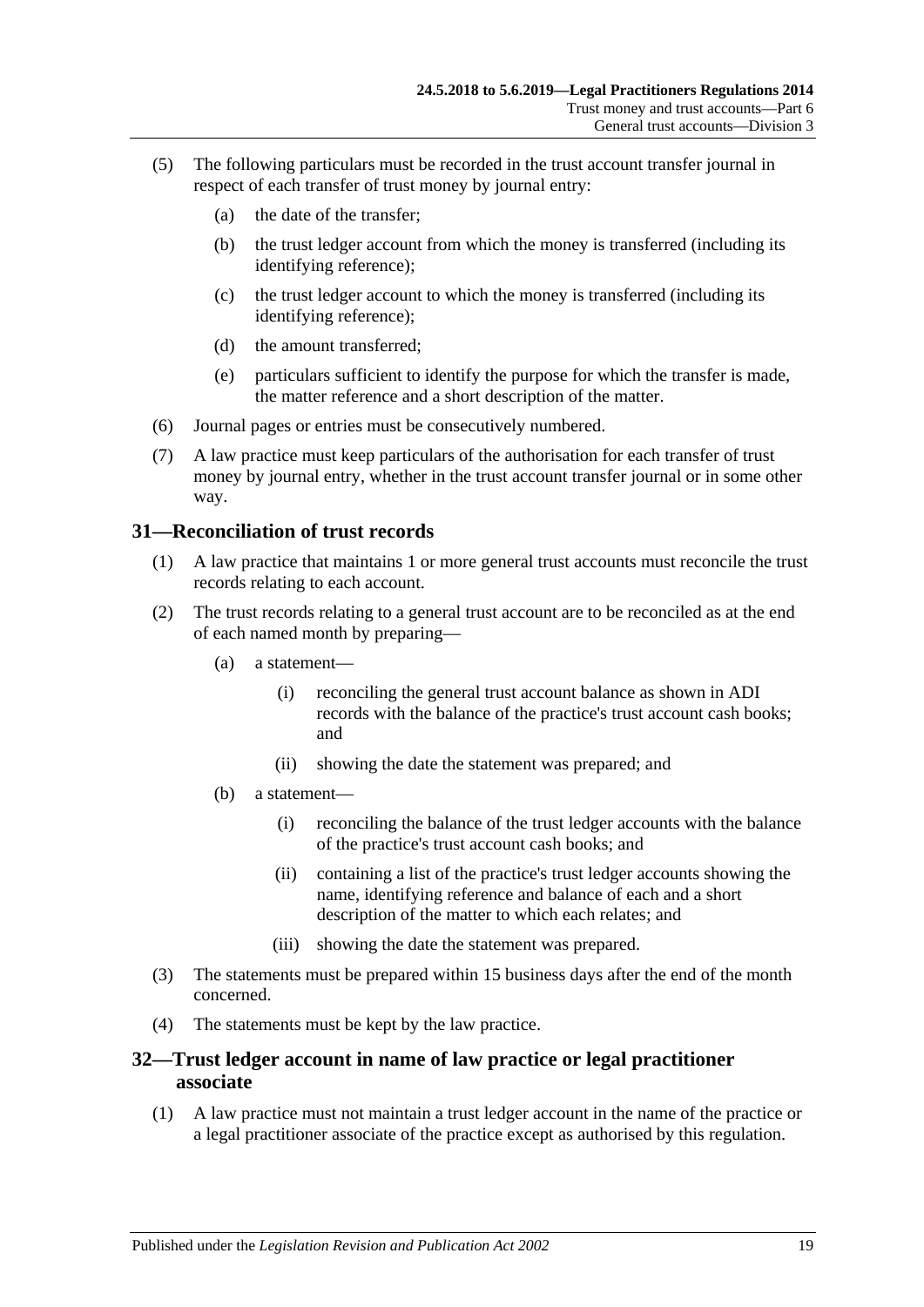- <span id="page-19-1"></span>(2) A law practice may maintain in its trust ledger—
	- (a) a trust ledger account in the practice's name, but only for the purpose of aggregating in the account, by transfer from other accounts in the trust ledger, money properly due to the practice for legal costs; and
	- (b) a trust ledger account in a legal practitioner associate's name, but only in respect of money in which the associate has a personal and beneficial interest as a vendor, purchaser, lessor or lessee or in another similar capacity.
- <span id="page-19-2"></span>(3) In a case to which [subregulation](#page-19-1) (2)(a) applies, the law practice must ensure that the money in the trust ledger account is withdrawn from the general trust account not later than 1 month after the day on which the money was transferred to the trust ledger account.
- (4) In a case to which [subregulation](#page-19-2) (2)(b) applies, the law practice must ensure that the money in the trust ledger account is withdrawn from the general trust account at the conclusion of the matter to which the money relates.

# <span id="page-19-3"></span><span id="page-19-0"></span>**33—Notification requirements regarding general trust accounts**

- (1) Within 14 days after establishing a general trust account, a law practice must give the Society written notice of that fact.
- (2) [Subregulation](#page-19-3) (1) does not apply to a general trust account established before the commencement of this regulation.
- (3) A law practice—
	- (a) either before, or within 14 days after, authorising or terminating the authority of an associate of the practice—
		- (i) to sign cheques drawn on a general trust account of the practice; or
		- (ii) otherwise to effect, direct or give authority for the withdrawal of money from a general trust account of the practice,

must give the Society written notice of that fact (including the name and address of the associate or practitioner and indicating, in the case of an associate, whether the associate is an employee of the practice); and

- (b) during April of each year, must give the Society written notice of the associates (including their names and addresses) who are authorised, as at 31 March of that year—
	- (i) to sign cheques drawn on a general trust account of the practice; or
	- (ii) otherwise to effect, direct or give authority for the withdrawal of money from a general trust account of the practice.
- (4) A law practice must, within 14 days after closing a general trust account maintained by the practice, give the Society written notice of the closure.
- (5) A notice under this regulation given by a law practice must include particulars sufficient to identify the general trust accounts of the practice.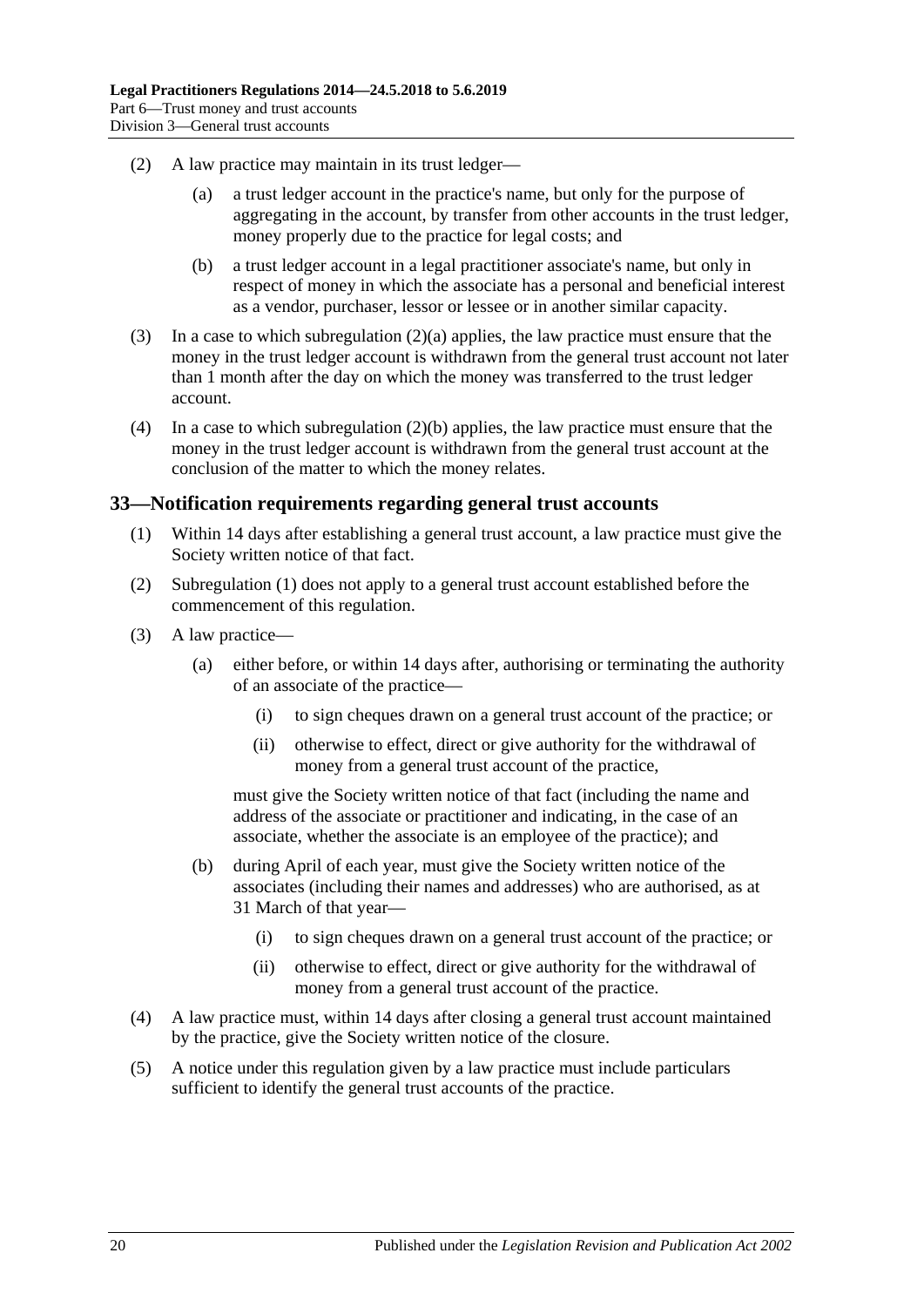(6) In this regulation—

*law practice* includes a former law practice and the persons who were principals of a law practice immediately before the law practice ceased to exist as a law practice or to engage in legal practice in this jurisdiction.

# <span id="page-20-0"></span>**Division 4—Controlled money**

# <span id="page-20-1"></span>**34—Maintenance of controlled money accounts (Schedule 2 clause 15 of Act)**

- (1) For the purposes of Schedule 2 clause 15(4) of the Act, a controlled money account must be maintained under an account name that includes the following particulars:
	- (a) the name of the law practice concerned;
	- (b) the expression "controlled money account" or the abbreviation "CMA" or "CMA/c";
	- (c) such particulars as are sufficient to identify the purpose of the account and to distinguish the account from any other account maintained by the law practice.
- (2) This regulation does not apply to an account established in this jurisdiction before the commencement of this regulation.

### <span id="page-20-2"></span>**35—Receipt of controlled money**

- (1) This regulation applies if a law practice receives controlled money.
- (2) The law practice must operate a single controlled money receipt system for the receipt of controlled money for all its controlled money accounts.
- (3) After receiving controlled money, the law practice must make out a receipt.
- <span id="page-20-3"></span>(4) The receipt must be made out as soon as practicable—
	- (a) after the controlled money is received, except as provided by [paragraph](#page-20-3) (b); or
	- (b) in the case of controlled money received by direct deposit—after the law practice receives or accesses notice or confirmation (in written or electronic form) of the deposit from the ADI concerned.
- <span id="page-20-4"></span>(5) The receipt, containing the required particulars, must be made out in duplicate, whether by way of making a carbon copy or otherwise, unless at the time the receipt is made out those particulars are recorded by computer program in the register of controlled money.
- (6) For the purposes of [subregulation](#page-20-4) (5), the *required particulars* are as follows:
	- (a) the date the receipt is made out and, if different, the date of receipt of the money;
	- (b) the amount of money received;
	- (c) the form in which the money was received;
	- (d) the name of the person from whom the money was received;
	- (e) details clearly identifying the name of the person on whose behalf the money was received and the matter description and matter reference;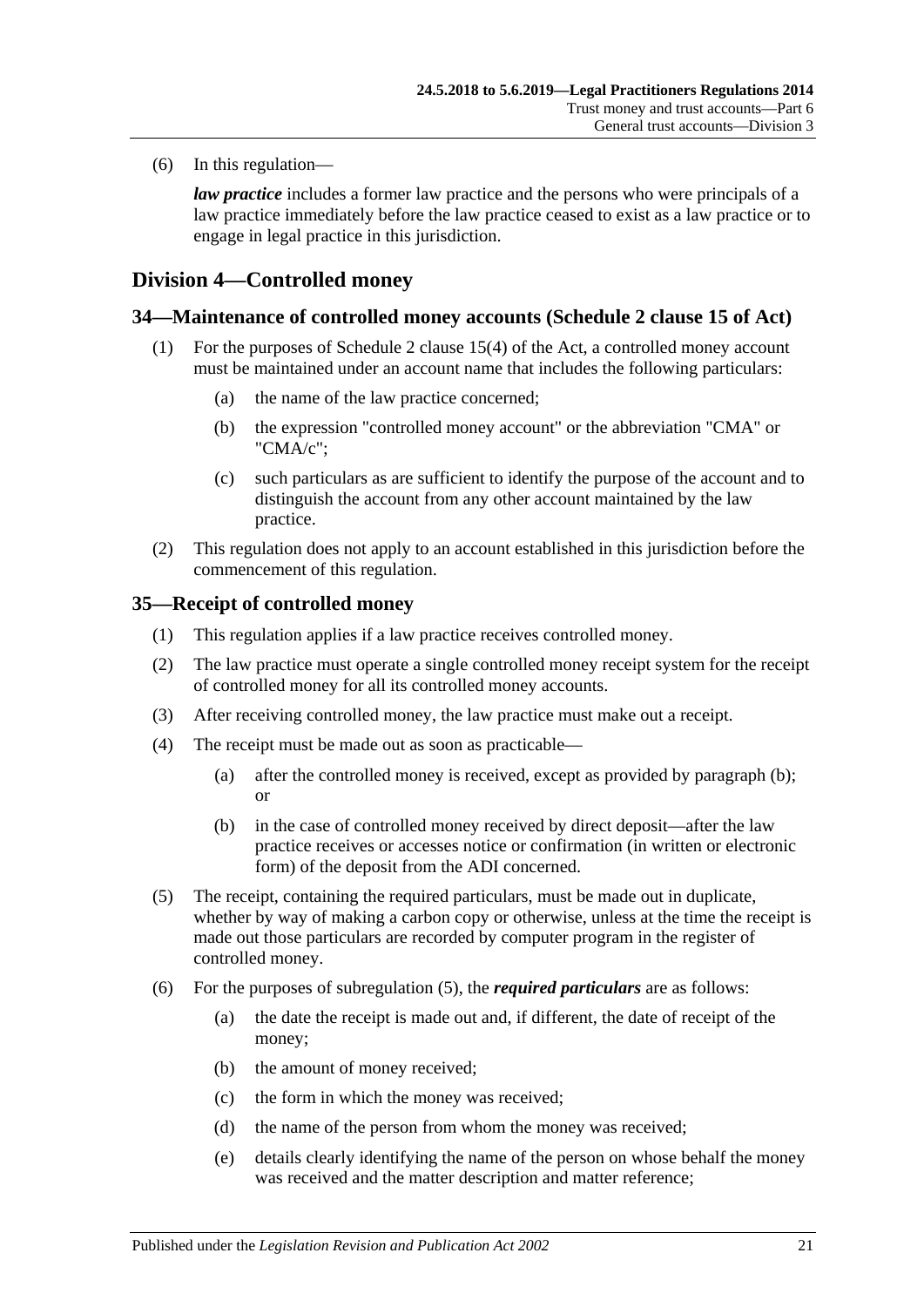- (f) particulars sufficient to identify the purpose for which the money was received;
- (g) the name of and other details clearly identifying the controlled money account to be credited, unless the account has not been established by the time the receipt is made out;
- (h) the name of the law practice, or the business name under which the law practice engages in legal practice, and the expression "controlled money receipt";
- (i) the name of the person who made out the receipt;
- (j) the number of the receipt.
- (7) If the controlled money account to be credited has not been established by the time the receipt is made out, the name of and other details clearly identifying the account when established must be included on the duplicate receipt (if any).
- (8) The original receipt is to be delivered, on request, to the person from whom the controlled money was received.
- (9) Receipts must be consecutively numbered and issued in consecutive sequence.
- (10) If a receipt is cancelled or not delivered, the original receipt must be kept.
- (11) A receipt is not required to be made out for any interest or other income received from the investment of controlled money and credited directly to a controlled money account.

# <span id="page-21-0"></span>**36—Deposit of controlled money (Schedule 2 clause 15 of Act)**

For the purposes of Schedule 2 clause 15(5) of the Act, the prescribed period for which a written direction referred to in Schedule 2 clause  $15(1)$  of the Act is to be kept is 7 years after finalisation of the matter to which the direction relates.

# <span id="page-21-1"></span>**37—Withdrawal of controlled money must be authorised**

- <span id="page-21-2"></span>(1) A withdrawal of money from a controlled money account of a law practice must be effected by, under the direction of or with the authority of—
	- (a) an authorised principal of the law practice; or
	- (b) if a principal referred to in [paragraph](#page-21-2) (a) is not available—
		- (i) an authorised legal practitioner associate; or
		- (ii) an authorised legal practitioner who holds a practising certificate that does not prohibit the receipt of trust money; or
		- (iii) 2 or more authorised associates jointly.
- <span id="page-21-3"></span>(2) A written record of the required particulars must be kept of each withdrawal unless at the time the withdrawal is made those particulars are recorded by computer program.
- <span id="page-21-4"></span>(3) If at the time the withdrawal is made the required particulars are recorded by computer program, a written record must be kept that is sufficient to enable the accuracy of the particulars recorded by the computer program to be verified.
- <span id="page-21-5"></span>(4) For the purposes of [subregulations](#page-21-3) (2) and [\(3\),](#page-21-4) the required particulars are as follows:
	- (a) the date and number of the transaction;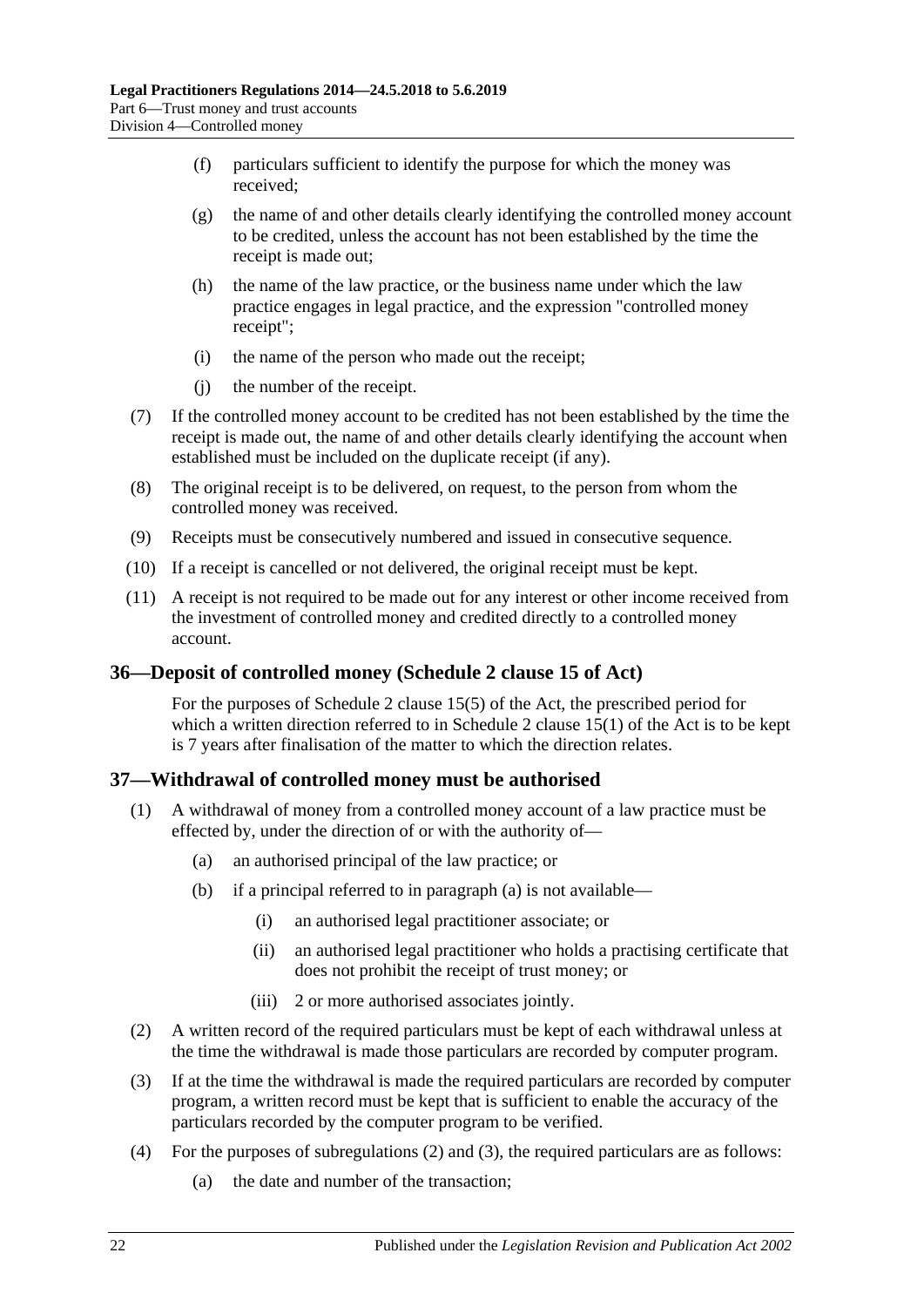- (b) the amount withdrawn;
- (c) in the case of a transfer made by electronic funds transfer—the name and number of the account to which the amount was transferred and the relevant BSB number;
- (d) the name of the person to whom payment is to be made or, in the case of a payment to an ADI, the name or BSB number of the ADI and the name of the person receiving the benefit of the payment;
- (e) details clearly identifying the name of the person on whose behalf the payment was made and the matter reference;
- (f) particulars sufficient to identify the purpose for which the payment was made;
- (g) the person or persons effecting, directing or authorising the withdrawal.
- (5) The particulars are to be recorded in the order in which the payments are recorded and are to be recorded separately for each controlled money account.
- (6) In this regulation—

*associate* means an associate of the law practice;

*authorised* means authorised by the law practice to effect, direct or give authority for a withdrawal of money from the controlled money account.

#### <span id="page-22-0"></span>**38—Register of controlled money**

- (1) A law practice that receives controlled money must maintain a register of controlled money consisting of the records of controlled money movements for the controlled money accounts of the practice.
- (2) A separate record of controlled money movements must be maintained for each controlled money account.
- <span id="page-22-1"></span>(3) A record of controlled money movements for a controlled money account must record the following information:
	- (a) the name of the person on whose behalf the controlled money is held;
	- (b) the person's address;
	- (c) particulars sufficient to identify the matter;
	- (d) any changes to the information referred to in [paragraphs](#page-22-1) (a) to [\(c\).](#page-22-2)
- <span id="page-22-2"></span>(4) The following particulars must be recorded in a record of controlled money movements for a controlled money account:
	- (a) the date the controlled money was received;
	- (b) the number of the receipt;
	- (c) the date the money was deposited in the controlled money account;
	- (d) the name of and other details clearly identifying the controlled money account;
	- (e) the amount of controlled money deposited;
	- (f) details of the deposit sufficient to identify the deposit;
	- (g) interest received;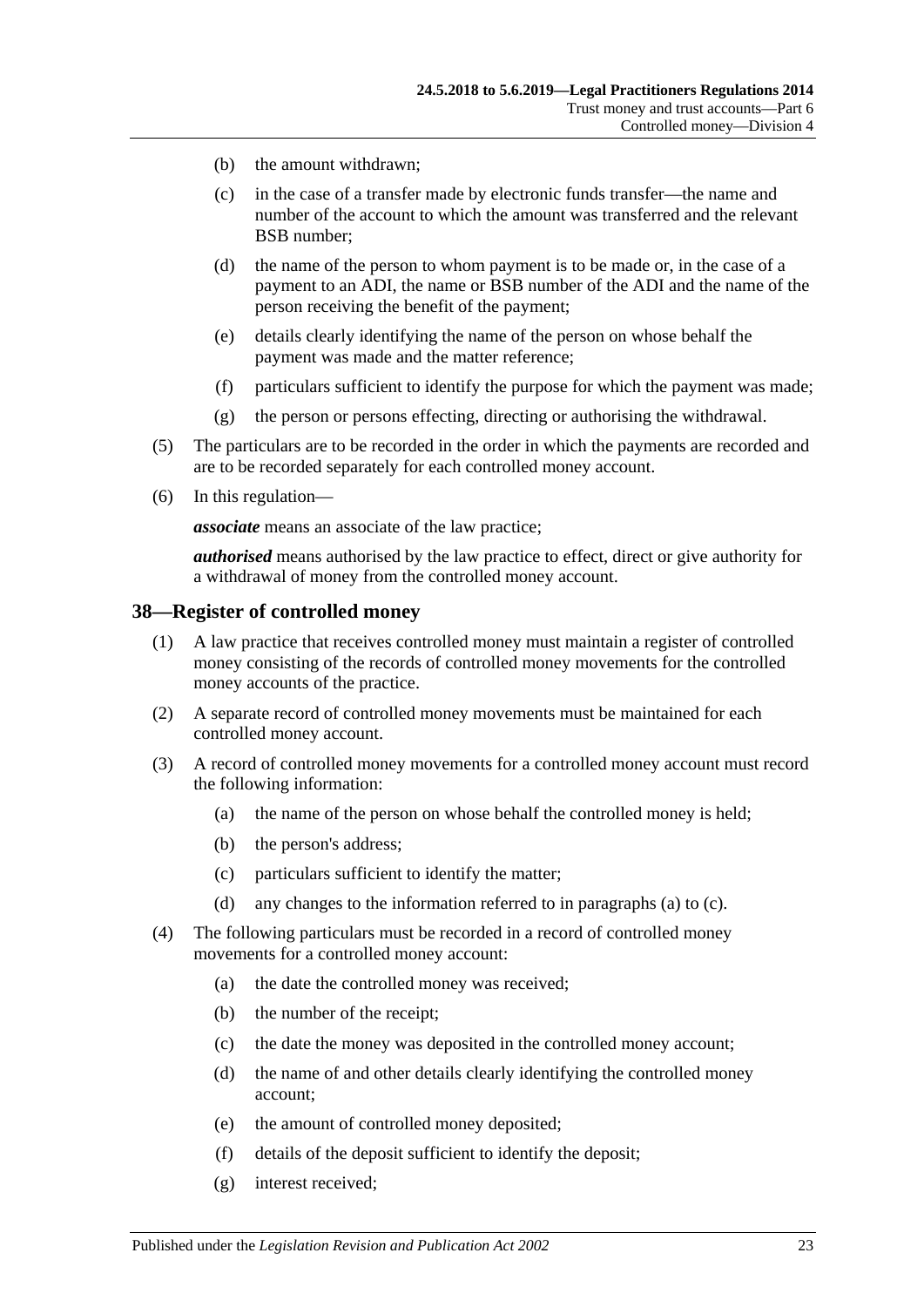- (h) details of any payments from the controlled money account, including the particulars required to be recorded under [regulation](#page-21-5) 37(4).
- (5) With the exception of interest and other income received in respect of controlled money, particulars of receipts and payments must be entered in the register as soon as practicable after the controlled money is received by the law practice or any payment is made.
- (6) Interest and other income received in respect of controlled money must be entered in the register as soon as practicable after the law practice is notified of its receipt.
- (7) The law practice must keep as part of its trust records all supporting information (including ADI statements and notifications of interest received) relating to controlled money.
- (8) Within 15 business days after each named month, the law practice must prepare and keep as a permanent record a statement as at the end of the named month—
	- (a) containing a list of the practice's controlled money accounts showing—
		- (i) the name, number and balance of each account in the register; and
		- (ii) the name of the person on whose behalf the controlled money in each account was held; and
		- (iii) a short description of the matter to which each account relates; and
	- (b) showing the date the statement was prepared.

# <span id="page-23-0"></span>**Division 5—Transit money**

# <span id="page-23-1"></span>**39—Information to be recorded about transit money (Schedule 2 clause 17 of Act)**

For the purposes of Schedule 2 clause 17(2) of the Act, a law practice must, in respect of transit money received by the practice, record and keep brief particulars sufficient to identify the relevant transaction and any purpose for which the money was received.

# <span id="page-23-2"></span>**Division 6—Trust money generally**

#### <span id="page-23-3"></span>**40—Trust account statements**

- (1) A law practice must furnish a trust account statement to each person for whom or on whose behalf trust money (other than transit money) is held or controlled by the law practice or an associate of the practice.
- (2) In the case of trust money in respect of which the law practice is required to maintain a trust ledger account, the practice must furnish a separate statement for each trust ledger account.
- (3) In the case of controlled money in respect of which the law practice is required to maintain a record of controlled money movements, the practice must furnish a separate statement for each record.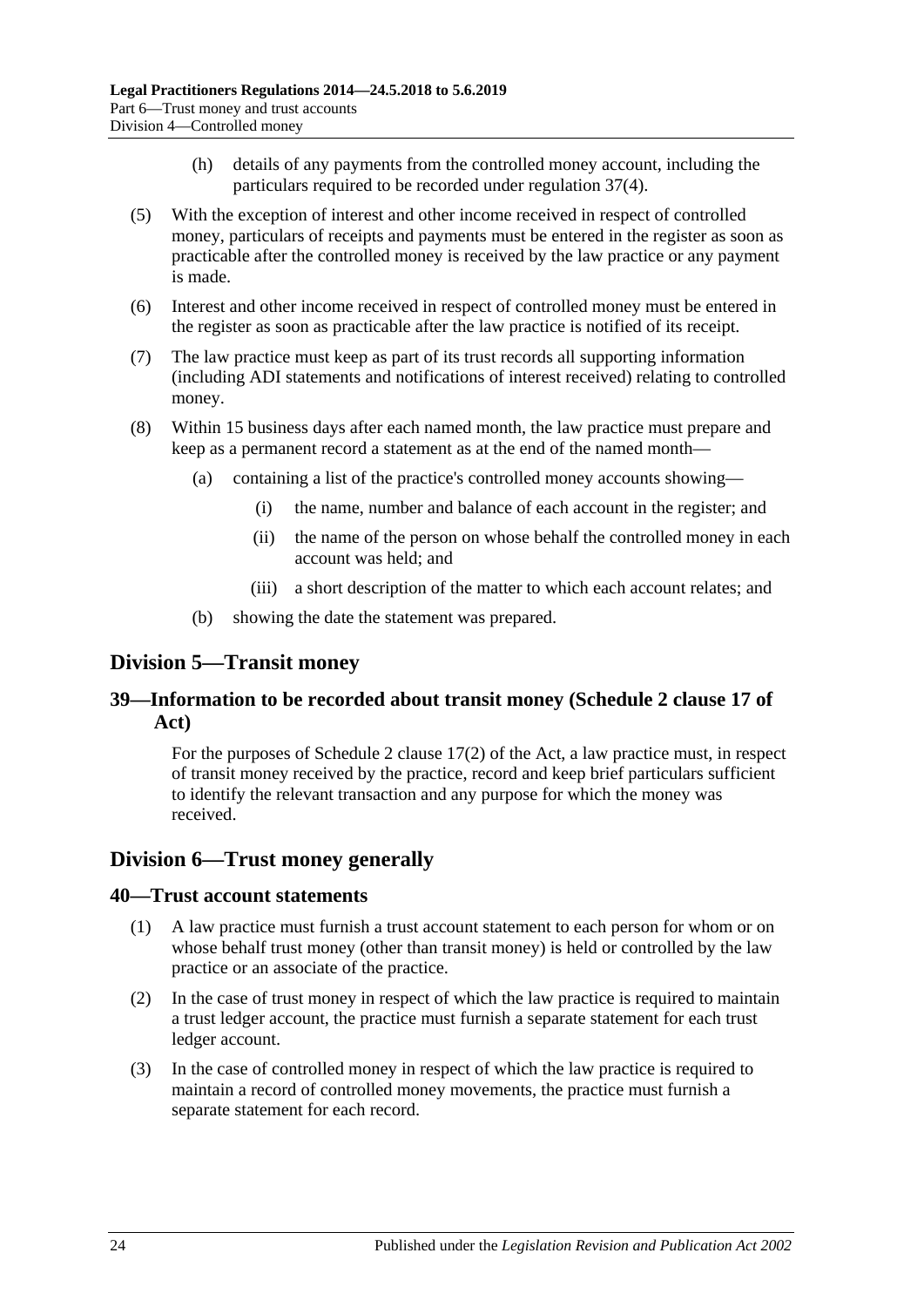- (4) In the case of trust money subject to a power given to the law practice or an associate of the practice in respect of which the practice is required to keep a record of all dealings with the money to which the practice or associate is a party, the practice must furnish a separate statement for each record.
- (5) A trust account statement is to contain particulars of—
	- (a) all the information required to be kept under this Part in relation to the trust money included in the relevant ledger account or record; and
	- (b) the remaining balance (if any) of the money.
- (6) A trust account statement is to be furnished—
	- (a) as soon as practicable after completion of the matter to which the ledger account or record relates; or
	- (b) as soon as practicable after the person for whom or on whose behalf the money is held or controlled makes a reasonable request for the statement during the course of the matter; or
	- (c) except as provided by [subregulation](#page-24-2) (7), as soon as practicable after 30 June in each year.
- <span id="page-24-3"></span><span id="page-24-2"></span>(7) The law practice is not required to furnish a trust account statement under [subregulation](#page-24-3)  $(6)(c)$  in respect of a ledger account or record if at 30 June—
	- (a) the ledger account or record has been open for less than 6 months; or
	- (b) the balance of the ledger account or record is 0 and no transaction affecting the account has taken place within the previous 12 months; or
	- (c) a trust account statement has been furnished within the previous 12 months and there has been no subsequent transaction affecting the ledger account or record.
- (8) The law practice must keep a copy of a trust account statement furnished under this regulation.

#### <span id="page-24-0"></span>**41—Trust account statements for sophisticated clients**

- (1) [Regulation](#page-23-3) 40 does not apply to a sophisticated client to the extent to which the client directs the law practice not to provide trust account statements under that regulation.
- (2) If the sophisticated client directs the law practice to provide trust account statements on a basis different from that prescribed by [regulation](#page-23-3) 40, the law practice must provide those statements as directed, except to the extent to which the direction is unreasonably onerous.
- (3) The law practice must keep a copy of a trust account statement provided under this regulation.
- (4) In this regulation—

*sophisticated client* has the same meaning as in Schedule 3 of the Act.

#### <span id="page-24-1"></span>**42—Register of investments**

(1) The law practice must maintain a register of investments of trust money.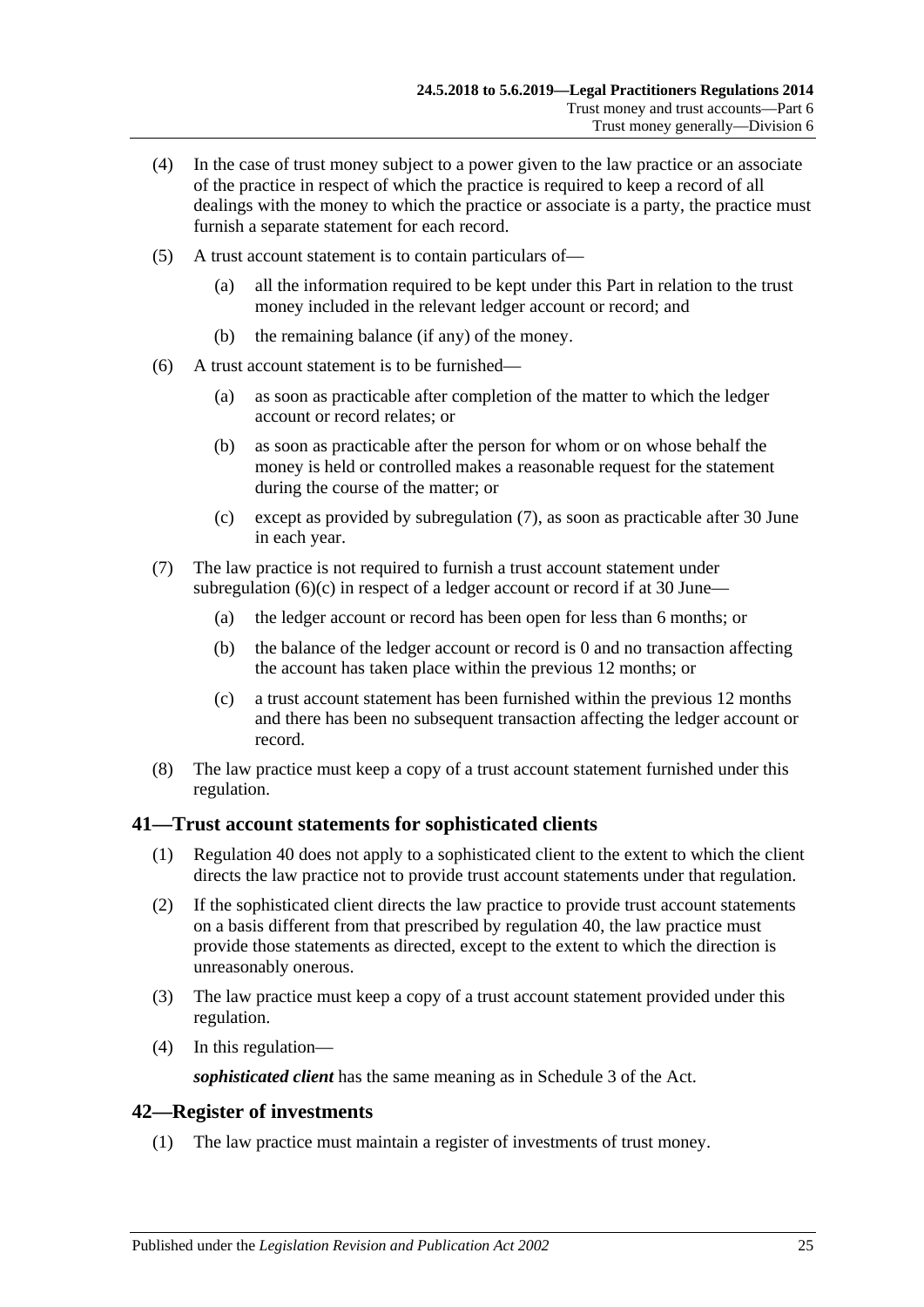- (2) The register must record the following information in relation to each investment:
	- (a) the name in which the investment is held;
	- (b) the name of the person on whose behalf the investment is made;
	- (c) the person's address;
	- (d) particulars sufficient to identify the investment;
	- (e) the amount invested;
	- (f) the date the investment was made;
	- (g) particulars sufficient to identify the source of the investment, including, for example—
		- (i) a reference to the relevant trust ledger; and
		- (ii) a reference to the written authority to make the investment; and
		- (iii) the number of the cheque for the amount to be invested;
	- (h) details of any documents evidencing the investment;
	- (i) details of any interest received from the investment or credited directly to the investment;
	- (j) details of the repayment of the investment and any interest, on maturity or otherwise.
- (3) This regulation does not require particulars to be recorded in the register if the particulars are required to be recorded elsewhere by another regulation.

# <span id="page-25-0"></span>**43—Trust money subject to specific powers (Schedule 2 clause 18 of Act)**

- (1) This regulation has effect for the purposes of Schedule 2 clause 18(2) of the Act.
- (2) If a law practice or an associate of the practice is given a power to deal with trust money for or on behalf of another person, the practice must keep—
	- (a) a record of all dealings with the money to which the practice or associate is a party; and
	- (b) all supporting information in relation to the dealings,

in a manner that enables the dealings to be clearly understood.

(3) The record, supporting information and power must be kept by the law practice as part of the practice's trust records.

#### <span id="page-25-2"></span><span id="page-25-1"></span>**44—Register of powers and estates in relation to trust money**

- (1) A law practice must maintain a register of powers and estates in respect of which the law practice or an associate of the practice is acting or entitled to act, alone or jointly with the law practice or 1 or more associates of the practice, in relation to trust money.
- (2) [Subregulation](#page-25-2) (1) does not apply where the law practice or associate is also required to act jointly with 1 or more persons who are not associates of the practice.
- (3) The register of powers and estates must record—
	- (a) the name and address of the donor and date of each power; and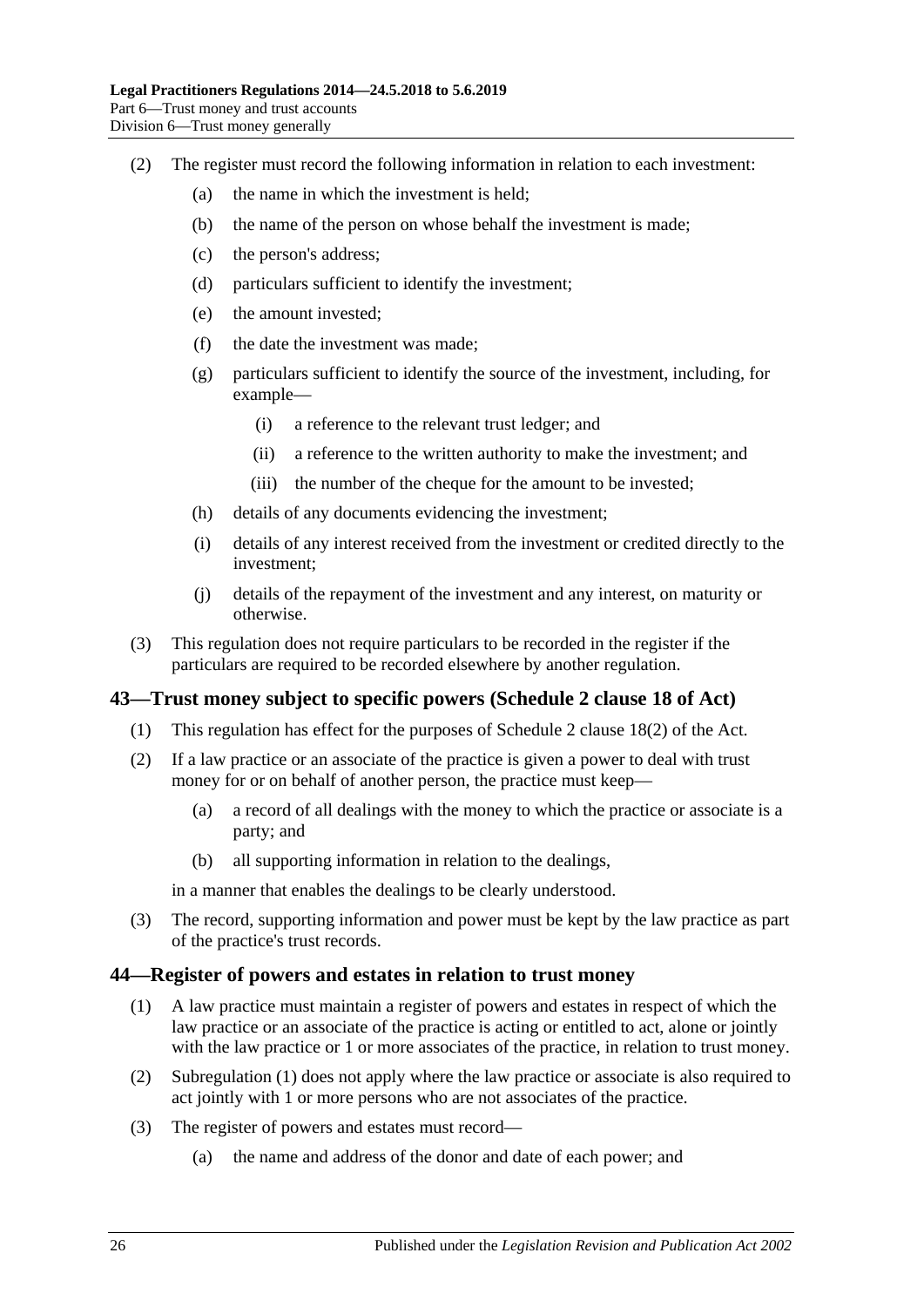(b) the name and date of death of the deceased in respect of each estate of which the law practice or associate is executor or administrator.

# <span id="page-26-0"></span>**45—Withdrawing trust money for legal costs (Schedule 2 clause 22 of Act)**

- (1) This regulation prescribes, for the purposes of Schedule 2 clause 22(1)(b) of the Act, the procedure for the withdrawal of trust money held in a general trust account or controlled money account of a law practice for payment of legal costs owing to the practice by the person for whom the trust money was paid into the account.
- (2) The trust money may be withdrawn in accordance with the procedure set out in either [subregulation](#page-26-1) (3) or [\(4\).](#page-26-2)
- <span id="page-26-3"></span><span id="page-26-1"></span>(3) The law practice may withdraw the trust money—
	- $(a)$  if—
		- (i) the money is withdrawn in accordance with a costs agreement that complies with the legislation under which it is made and that authorises the withdrawal; or
		- (ii) the money is withdrawn in accordance with instructions that have been received by the practice and that authorise the withdrawal; or
		- (iii) the money is owed to the practice by way of reimbursement of money already paid by the practice on behalf of the person; and
	- (b) if, before effecting the withdrawal, the practice gives or sends to the person—
		- (i) a request for payment, referring to the proposed withdrawal; or
		- (ii) a written notice of withdrawal.
- <span id="page-26-4"></span><span id="page-26-2"></span>(4) The law practice may withdraw the trust money—
	- (a) if the practice has given the person a bill relating to the money; and
	- (b) if—
		- (i) the person has not objected to withdrawal of the money within 7 days after being given the bill; or
		- (ii) the person has objected within 7 days after being given the bill but has not applied for a review of the legal costs under the Act within 60 days after being given the bill; or
		- (iii) the money otherwise becomes legally payable.
- (5) Instructions mentioned in [subregulation](#page-26-3)  $(3)(a)(ii)$ 
	- (a) if given in writing, must be kept as a permanent record; or
	- (b) if not given in writing, must be confirmed in writing either before, or not later than 5 business days after, the law practice effects the withdrawal and a copy must be kept as a permanent record.
- (6) For the purposes of [subregulation](#page-26-4)  $(3)(a)(iii)$ , money is taken to have been paid by the law practice on behalf of the person when the relevant account of the practice has been debited.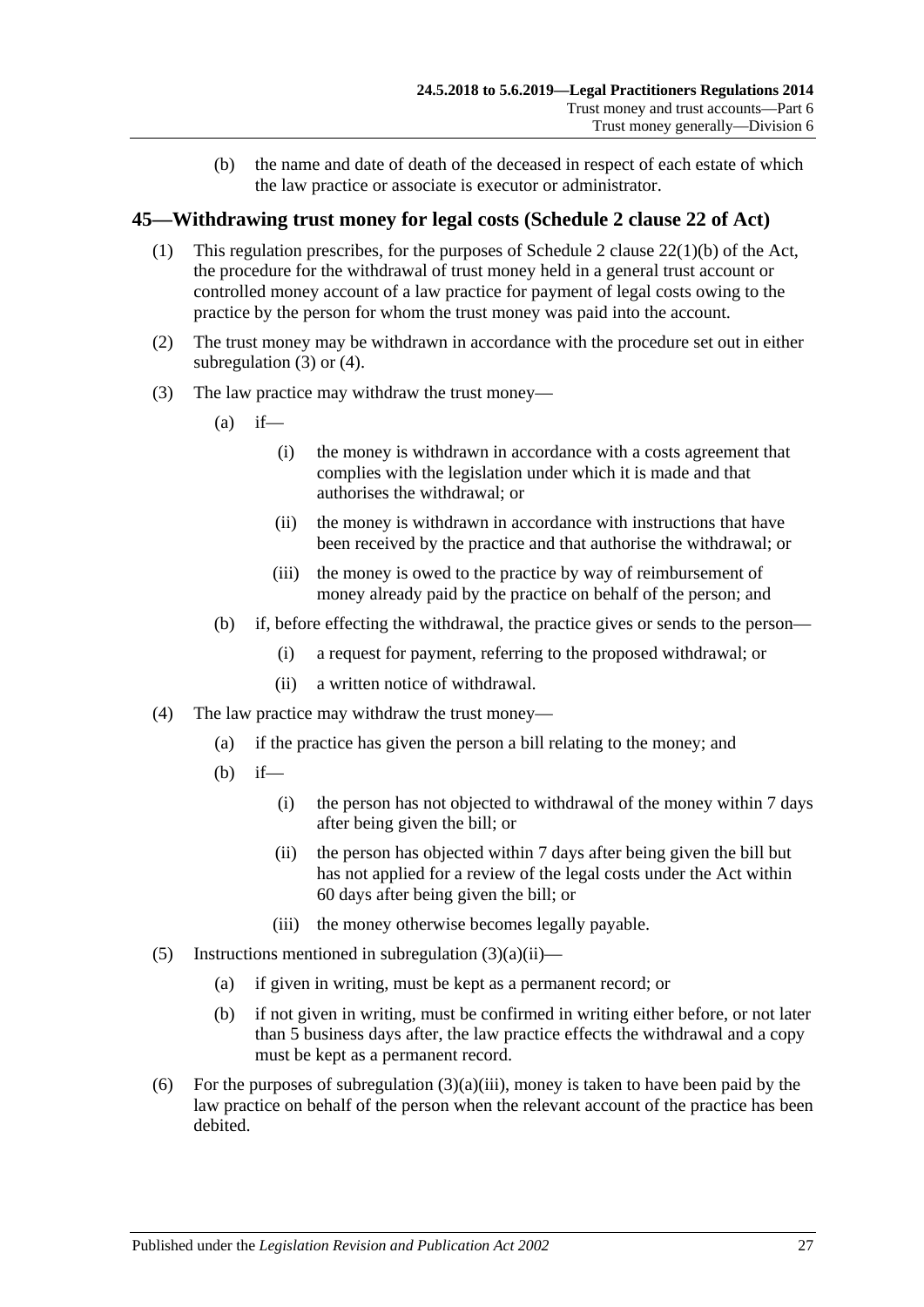# <span id="page-27-0"></span>**46—Keeping of trust records (Schedule 2 clause 25 of Act)**

- (1) This regulation has effect for the purposes of Schedule 2 clause 25 of the Act for the keeping in a permanent form of a law practice's trust records in relation to trust money received by the practice.
- (2) The trust records are to be kept for a period of 7 years after
	- in the case of a trust record referred to in paragraphs (a) to  $(m)$  (inclusive) of the definition of *trust records* in Schedule 2 clause 1 of the Act—the only or the last transaction entry in the trust record; or
	- (b) in the case of any other trust record—finalisation of the matter to which the trust record relates.
- (3) This regulation does not apply to a written direction referred to in Schedule 2 clause  $12(1)(a)$  or  $15(1)$  of the Act.

# <span id="page-27-1"></span>**47—Keeping other records and information**

- (1) A record maintained under [regulation](#page-8-1) 16 is, so far as it relates to particular information, to be kept by the law practice for a period of 7 years after finalisation of the matter to which the record relates.
- (2) Any other record or information required by this Part to be kept by a law practice is to be kept for a period of 7 years after finalisation of the matter to which the record relates.
- (3) This regulation does not apply to records to which [regulation](#page-11-1) 22, [regulation](#page-21-0) 36 or [regulation](#page-27-0) 46 applies.

#### <span id="page-27-2"></span>**48—Statements regarding receipt or holding of trust money**

- (1) The Society may, by notice given under this regulation, require a law practice to give the Society a statement—
	- (a) specifying whether or not the practice has during a period specified by the Society received or held trust money; and
	- (b) if it has received or held trust money during that period, specifying to which of the following categories the trust money belongs:
		- (i) general trust money (being trust money other than that referred to in [subparagraphs](#page-27-3) (ii) to [\(iv\)](#page-27-4) (inclusive));
		- (ii) controlled money;
		- (iii) transit money;
		- (iv) money subject to a power.
- <span id="page-27-4"></span><span id="page-27-3"></span>(2) A notice may be given so as to apply in respect of 1 or more periods (whether they occur annually or otherwise), and may be withdrawn or varied by a further notice.
- (3) A notice may specify the time by which or the period during which the requirement is to be complied with.
- (4) A notice is given to—
	- (a) a particular law practice by sending the notice by post to the practice; or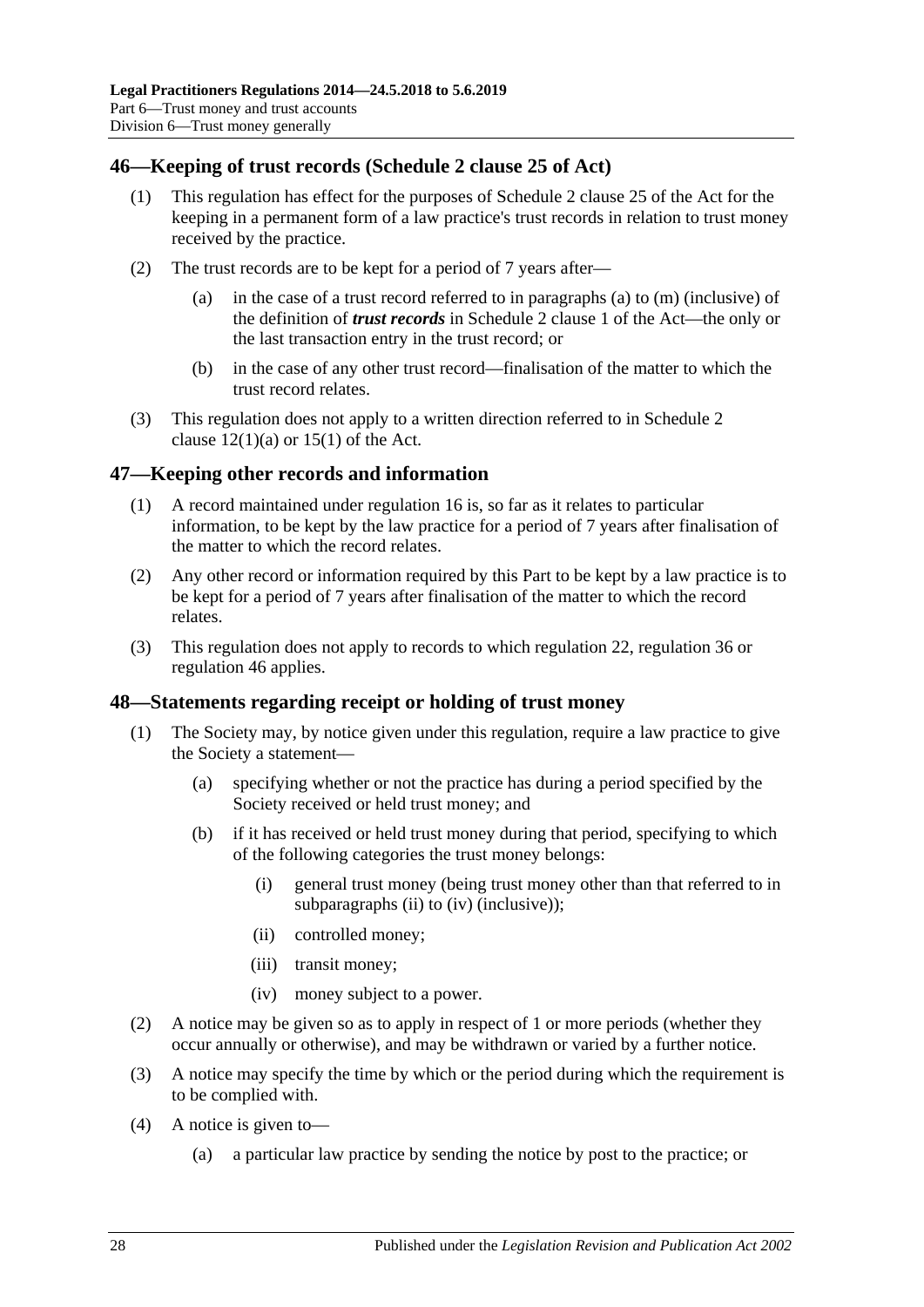- (b) a particular class of law practices by publishing the notice in a circular distributed generally to law practices of the class or in a magazine or other publication available generally to law practices of the class.
- (5) A law practice—
	- (a) must comply with a requirement imposed on it under this regulation and must do so by the time or during the period specified in the notice for compliance; and
	- (b) must not include in the statement any information that is false or misleading in a material particular.

# <span id="page-28-0"></span>**Division 7—External examinations**

# <span id="page-28-4"></span><span id="page-28-1"></span>**49—Appointment of external examiner (Schedule 2 clause 34 of Act)**

- (1) The appointment by a law practice of a firm of public accountants of which at least 1 member is a designated person will, for the purposes of Schedule 2 clause 34(1) of the Act, be taken to be a valid appointment under that clause of each person who is, from time to time, a member of the firm and is a designated person.
- <span id="page-28-3"></span>(2) A designated person or firm may only be appointed by a law practice under this regulation if the designated person or firm agrees to the appointment by notice in writing addressed to the practice.
- (3) A person must not hold himself or herself out, or act, as a law practice's approved external examiner unless—
	- (a) the person is a designated person; and
	- (b) the person or his or her firm has agreed to the appointment in accordance with [subregulation](#page-28-3) (2).
- (4) A law practice must, within 2 months, give the Society notice in writing of the appointment of a designated person as an external examiner.
- (5) A designated person who has been appointed under this regulation may not resign or be removed from office by a law practice without the prior approval of the Society.
- <span id="page-28-6"></span><span id="page-28-5"></span>(6) Subject to [subregulation](#page-28-4) (1), if a designated person appointed under this regulation—
	- (a) dies; or
	- (b) with the approval of the Society, resigns or is removed from office; or
	- (c) becomes incapable of auditing the accounts of the law practice (whether because the Society has revoked the designation or for another reason),

the practice must, within 2 months, appoint another designated person and give the Society notice in writing of the appointment and the details of the events referred to in [paragraphs](#page-28-5) (a) to [\(c\)](#page-28-6) (inclusive) that led to the new appointment.

# <span id="page-28-2"></span>**50—No requirement for external examinations for transit money**

If the only trust money received or held by a law practice during a financial year is transit money, the practice's trust records in respect of that year are not required to be externally examined.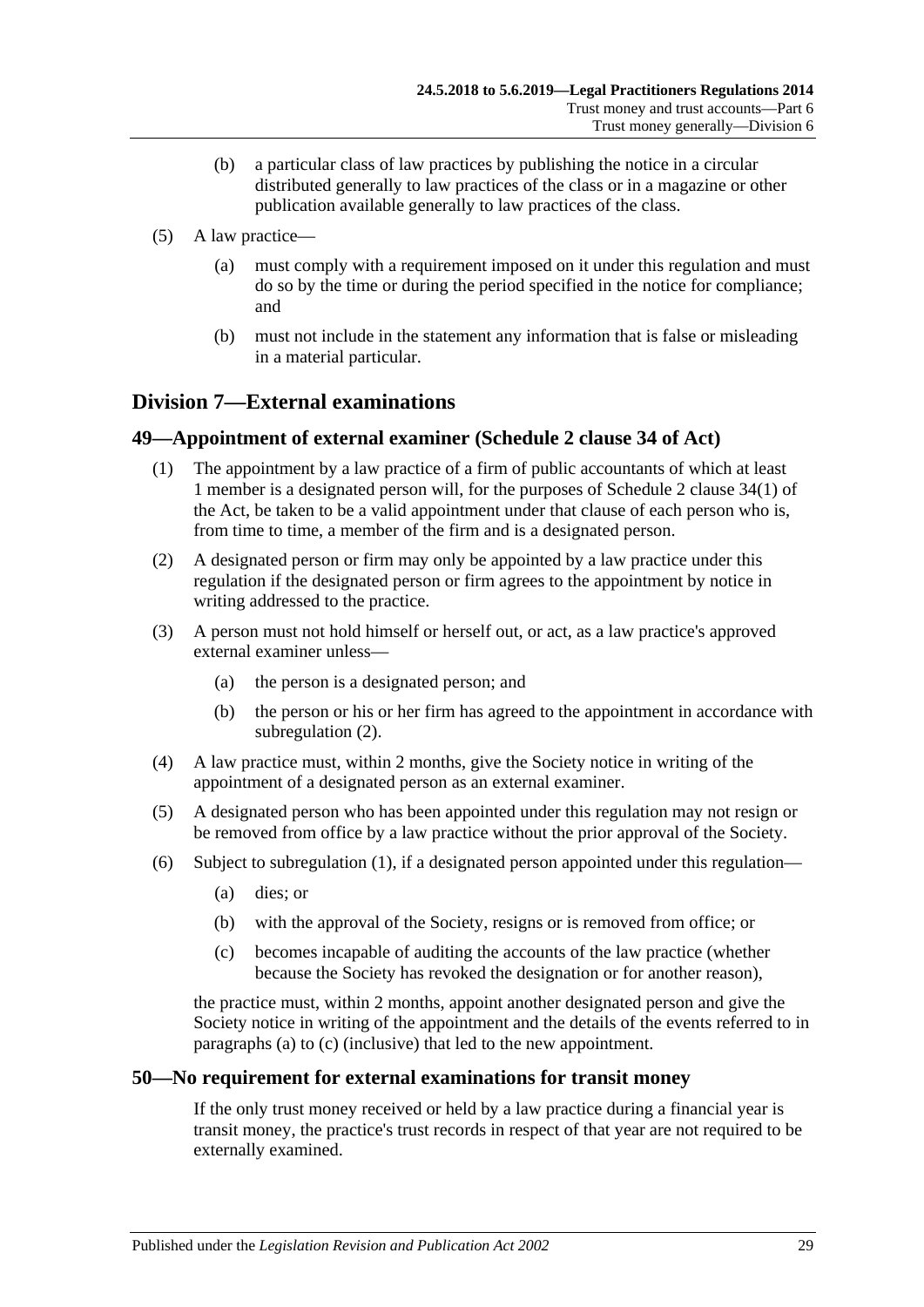# <span id="page-29-0"></span>**51—Carrying out examination (Schedule 2 clause 38 of Act)**

- (1) This regulation has effect for the purposes of Schedule 2 clause 38 of the Act in connection with an external examination of trust records.
- (2) An external examiner appointed to examine a law practice's trust records under Schedule 2 Part 3 of the Act must conduct such examinations in accordance with these regulations as and when such examinations are required under the Act.
- (3) If a law practice carries on practice at more than 1 place, the Society may from time to time give such directions as the Society thinks fit for separate examination of the practice's trust records in respect of the practice carried on at each place.
- <span id="page-29-3"></span><span id="page-29-2"></span>(4) In carrying out an examination, the external examiner must—
	- (a) make checks that will enable the examiner to give an opinion as to whether the law practice has, during the period covered by the examination, complied with the Act and these regulations relating to the practice's trust account and records; and
	- (b) ascertain whether a trust account was kept by the law practice during that period; and
	- (c) make a general test examination of any trust account kept by the law practice and of the pass books and statements relating to any such account during that period; and
	- (d) ascertain whether the law practice holds any investments of trust money and obtain independent verification of each such investment; and
	- (e) make a comparison as to no fewer than 2 dates (1 to be the last day of the period of the examination and 1 other to be a date within that period selected by the examiner) between—
		- (i) the liabilities of the law practice to the practice's clients and to other persons in connection with the practice as shown by the practice's trust ledger accounts and the records kept under this Part; and
		- (ii) the aggregate of the balances standing to the credit of the law practice's trust account and on deposit by the practice in the combined trust account under section 53 of the Act; and
	- (f) ask for such information and explanations as the auditor may require for the purposes of this regulation.
- (5) For the purpose of making checks, and the general test examination referred to in [subregulation](#page-29-2) (4), the external examiner is entitled to examine such number of dealings representative of each phase of the law practice's practice as the examiner in the circumstances considers reasonable.

# <span id="page-29-1"></span>**52—External examiner's report (Schedule 2 clause 39 of Act)**

- (1) The external examiner must, in each report for the purposes of Schedule 2 Part 3 of the Act, include all matters relating to the law practice's accounts and records that should, in the examiner's opinion, be communicated to the Society and, in particular, deal with each of the following matters:
	- (a) whether the accounts and records appear to have been kept regularly and properly written up at all times;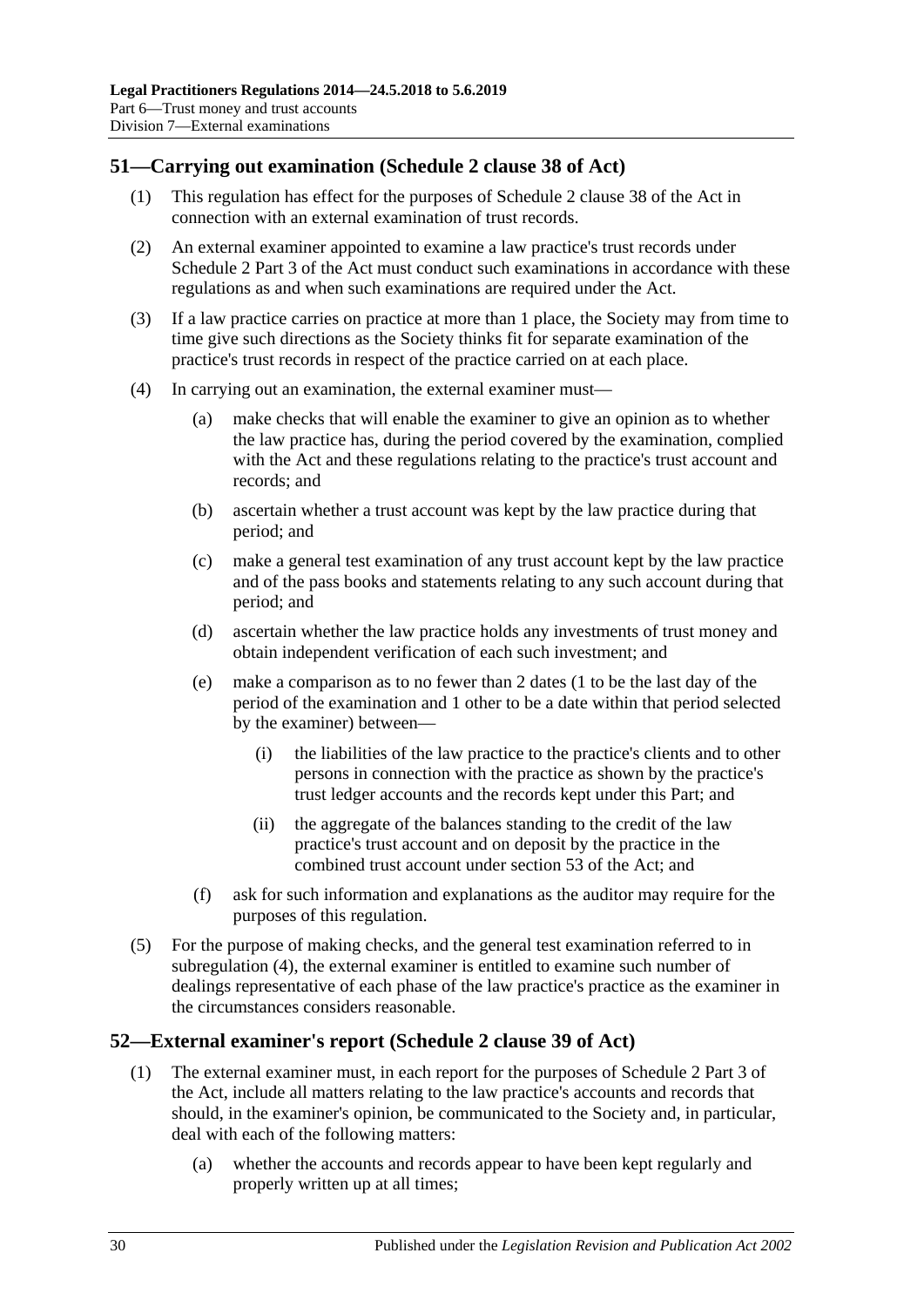- (b) whether the accounts and records have been ready for examination at the times appointed by the examiner;
- (c) whether the law practice has complied with the examiner's requirements;
- (d) whether, at any time during the period of the examination, the law practice's trust account was overdrawn or deficient and, if so, the full explanation for that given by the practice;
- (e) whether the law practice has, or has had, any debit balances in his or her trust ledger accounts and the explanation or reason for such a debit given by the practice;
- (f) whether the law practice has drawn from his or her trust account a sum on account of costs or otherwise without at the same time allocating the drawing to a specific account (other than a sum deposited in the combined trust account under section 53 of the Act);
- (g) whether the law practice has complied with section 53 of the Act;
- (h) whether the law practice holds any investments of trust money and, if so, any independent verification of such investments obtained by the examiner for the purposes of [regulation](#page-29-3) 51(4)(d);
- (i) if the law practice uses a computer program to keep the practice's accounts and records, whether the program allows for the accounts and records to be conveniently and properly audited;
- (j) any other matter required by the Act to be included in the report.
- (2) A report need not deal with deficiencies in a trust account that have been promptly rectified and were due to inadvertence or trust account errors provided that, in the case of deficiencies due to inadvertence, the total of the deficiencies has not exceeded \$100 in any 3 month period.
- (3) The examiner must deliver a copy of the report to the law practice.
- (4) The law practice must keep the copy of the external examiner's report and produce it on demand to the external examiner making the next succeeding examination of the practice's accounts and records.

# <span id="page-30-0"></span>**53—Conditions on approval of ADIs (Schedule 2 clause 41 of Act)**

For the purposes of Schedule 2 clause 41(3) of the Act, the kinds of conditions that may be imposed on an approval of an ADI under Schedule 2 clause 41 of the Act are conditions that provide for, or conditions that require arrangements to be negotiated and entered into between the ADI and the Society that provide for, any 1 or more of the following:

- <span id="page-30-1"></span>(a) the payment of interest to the Society on the whole or any part of deposits in trust accounts;
- (b) the manner in which the Society is informed of amounts held in trust accounts;
- (c) the auditing of balances in trust accounts;
- <span id="page-30-2"></span>(d) the keeping of any trust accounts or only trust accounts of a particular class (for example, controlled money accounts);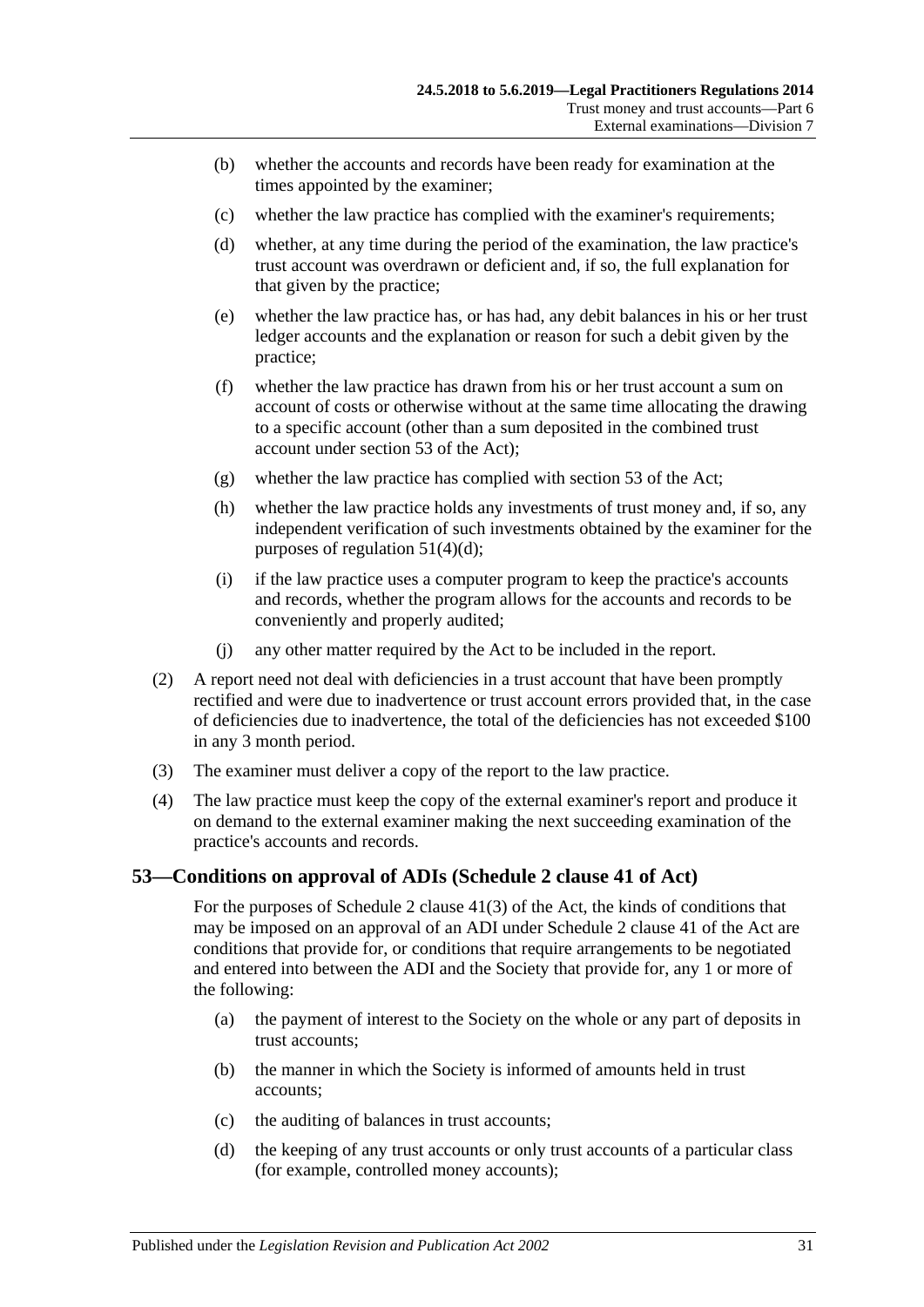(e) any matters relevant to [paragraphs](#page-30-1) (a) to [\(d\).](#page-30-2)

### <span id="page-31-4"></span><span id="page-31-0"></span>**54—Information to be provided to Society (Schedule 2 clause 48 of Act)**

- (1) For the purposes of Schedule 2 clause 48 of the Act, a law practice must notify the Society of the following details in respect of each account that is maintained at an ADI by the law practice (or by any legal practitioner associate of the practice) and in which is held money entrusted to the law practice (or by any legal practitioner associate of the practice):
	- (a) the name of the ADI, together with its BSB number;
	- (b) the name of the account, together with its account number;
	- (c) the name of each person who is authorised to operate on the account;
	- (d) for each amount of money so entrusted—
		- (i) the name of the person for whom the money is entrusted; and
		- (ii) the purpose for which the money is entrusted; and
		- (iii) the date on which money is deposited in the account, together with the manner in which it is deposited; and
		- (iv) the date on which the money is withdrawn from the account, together with the manner in which it is withdrawn.
- (2) The matters referred to in [subregulation](#page-31-4) (1) must be notified to the Society at such times, and in such manner, as the Society requires.

# <span id="page-31-1"></span>**Division 8—Miscellaneous**

# <span id="page-31-2"></span>**55—Law practice closing down, closing office or ceasing to receive or hold trust money**

- <span id="page-31-3"></span>(1) A law practice that holds trust money must give the Society at least 14 days' written notice of its intention—
	- (a) to cease to exist as a law practice; or
	- (b) to cease to engage in legal practice in this jurisdiction; or
	- (c) to cease to practise in such a way as to receive trust money.
- (2) Within 14 days of ceasing to hold trust money, a law practice that holds trust money must give the Society—
	- (a) written notice of that fact; and
	- (b) if the practice has not given a notice under [subregulation](#page-31-3) (1) within the previous 28 days, a notice that complies with that subregulation.
- (3) A notice under this regulation must include particulars sufficient to identify—
	- (a) a law practice's general trust accounts and controlled money accounts; and
	- (b) trust money controlled by the practice (or by an associate) pursuant to a power; and
	- (c) trust money invested by the practice.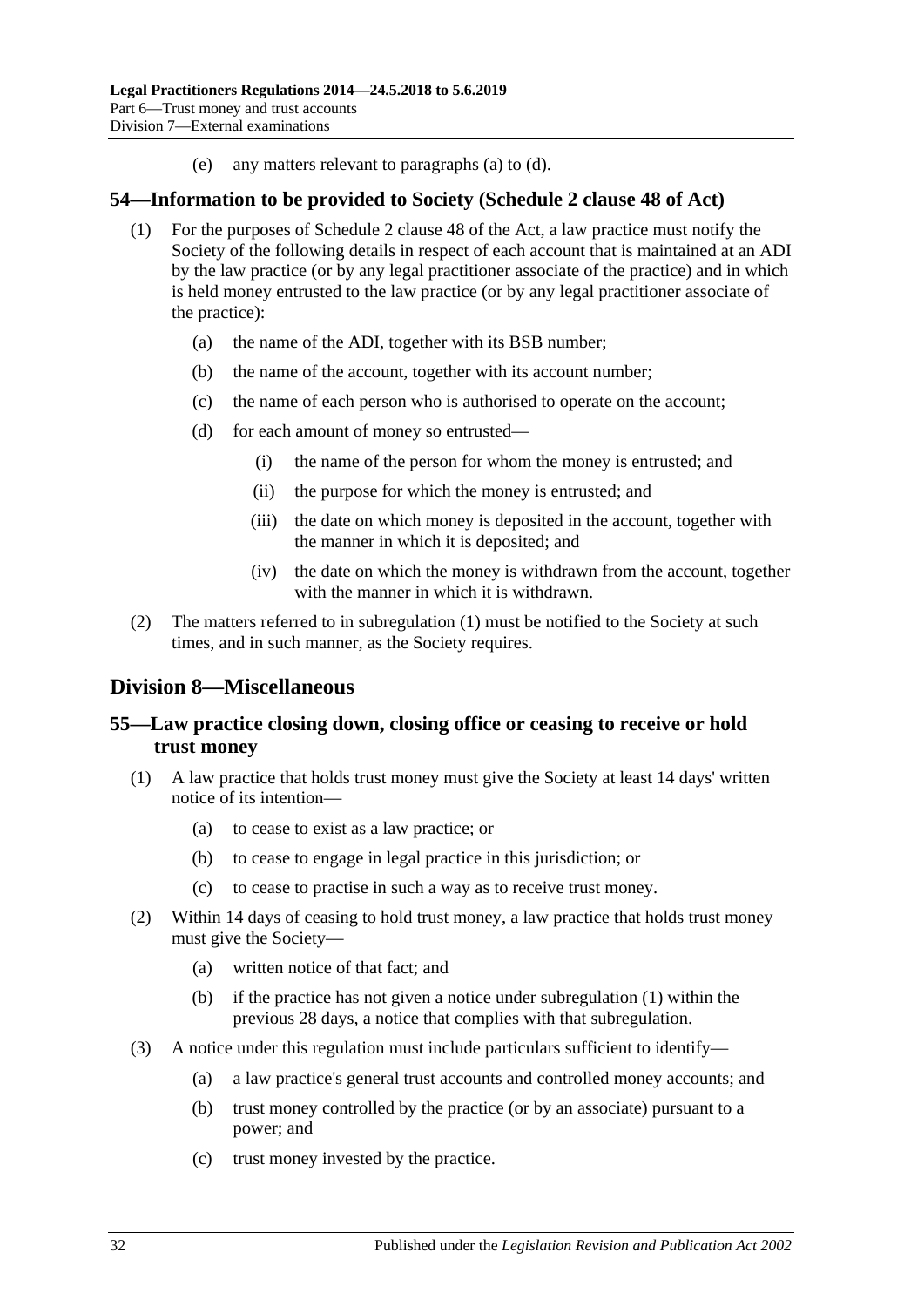(4) In this regulation—

*law practice* includes a former law practice and the persons who were principals of a law practice immediately before the law practice ceased to exist as a law practice or to engage in legal practice in this jurisdiction.

### <span id="page-32-0"></span>**56—Exemptions**

The Society—

- (a) may exempt a law practice from complying with any of the provisions of Schedule 2 of the Act, subject to any conditions that may be imposed by the Society; and
- (b) may, at any time, impose a new condition on the exemption, amend or revoke a condition already imposed on the exemption, or revoke the exemption.

### <span id="page-32-1"></span>**57—Transitional provision—retention of accounts and records kept under revoked regulations**

- (1) An account or record that a legal practitioner was required to retain under regulation 23 of the *[Legal Practitioners Regulations](http://www.legislation.sa.gov.au/index.aspx?action=legref&type=subordleg&legtitle=Legal%20Practitioners%20Regulations%202009) 2009* immediately before the revocation of those regulations by these regulations must be retained by the practitioner until the expiry of 7 years after the last entry was made in the account or record.
- (2) In this regulation—

#### *legal practitioner*—

- (a) has the same meaning as in Part 3 Division 5 of the Act as in force immediately before the commencement of section 24 of the *[Legal](http://www.legislation.sa.gov.au/index.aspx?action=legref&type=act&legtitle=Legal%20Practitioners%20(Miscellaneous)%20Amendment%20Act%202013)  [Practitioners \(Miscellaneous\) Amendment Act](http://www.legislation.sa.gov.au/index.aspx?action=legref&type=act&legtitle=Legal%20Practitioners%20(Miscellaneous)%20Amendment%20Act%202013) 2013*; but
- (b) includes an incorporated legal practice that was a legal practitioner before the commencement of Schedule 1 of the Act.

# <span id="page-32-2"></span>**Part 7—Costs disclosure and assessment**

#### <span id="page-32-3"></span>**58—Substantial connection with this State (Schedule 3 of Act)**

For the purposes of Schedule 3 of the Act, a matter involving a client of a law practice has a substantial connection with this State in any of the following circumstances:

- (a) the client is a natural person and is resident in this State;
- (b) the client is a body corporate and—
	- (i) the client carries on its business activities principally in this State; or
	- (ii) the legal services provided or to be provided relate principally to business activities carried on by the client in this State;
- (c) the law practice, or the associate of the practice who is principally involved in the matter, engages in legal practice principally in this State;
- (d) the legal services provided or to be provided relate to this State, including, for example, legal services provided or to be provided for or in connection with—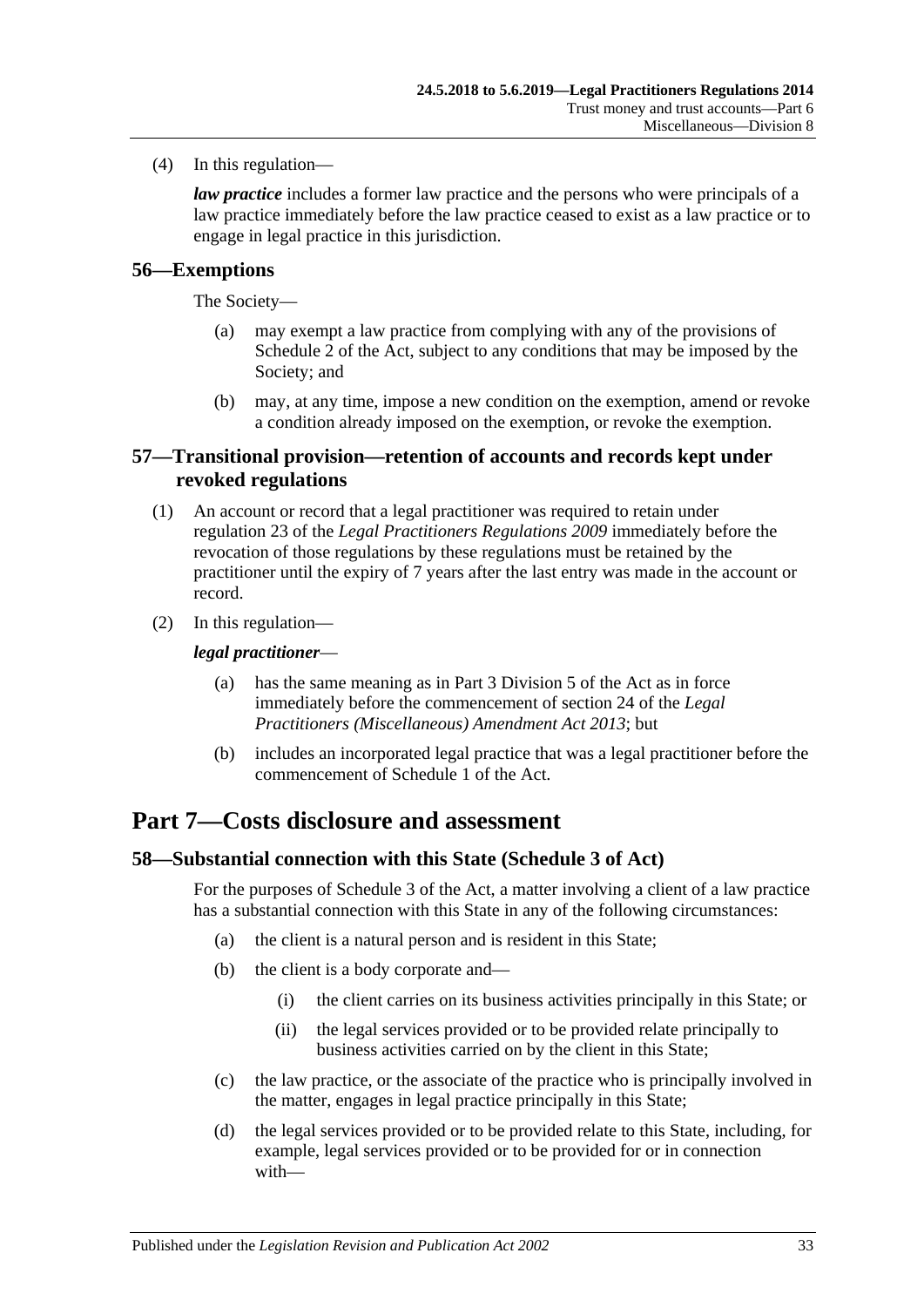- (i) the conveyance or transfer of real property located in this State; or
- (ii) court proceedings in this State.

### <span id="page-33-0"></span>**59—Disclosure of costs to clients—form (Schedule 3 clause 10 of Act)**

- (1) The form set out in Form 1 of [Schedule](#page-35-4) 1 is prescribed for the purposes of Schedule 3 clause 10(5) of the Act in connection with the details referred to in Schedule 3 clause  $10(1)(c)(i)$  to (iii) (inclusive), (h), (j), (k) and (m) of the Act.
- (2) The Society is required to produce and maintain the fact sheet referred to in the form and make it available on the Internet.

#### <span id="page-33-1"></span>**60—Exceptions to requirement for disclosure (Schedule 3 clause 13 of Act)**

For the purposes of Schedule 3 clause 13(1)(f) of the Act, disclosure under Schedule 3 clauses 10 or 11(1) of the Act is not required if the client is a corporation that has a share capital and whose shares or the majority of whose shares are held beneficially for the Commonwealth, a State or a Territory.

#### <span id="page-33-2"></span>**61—Interest on unpaid legal costs (Schedule 3 clause 23 of Act)**

- (1) This regulation is made for the purposes of Schedule 3 clause 23(4) of the Act and prescribes the rate of interest in excess of which a law practice may not charge interest under Schedule 3 clause 23(4) of the Act or under a costs agreement.
- (2) The rate for the period commencing on the date of commencement of this subregulation is the rate that is equal to the Cash Rate Target as at the relevant date, increased by 2 percentage points.
- (3) In this regulation—

*Cash Rate Target* means the percentage (or maximum percentage) specified by the Reserve Bank of Australia as the Cash Rate Target;

*relevant date* means the date the bill was issued by the law practice concerned.

#### <span id="page-33-3"></span>**62—Costs agreement with associated third party payer (Schedule 3 clause 24)**

Schedule 3 clause 25 of the Act is a prescribed provision for the purposes of Schedule 3 clause 24(6) of the Act.

#### <span id="page-33-4"></span>**63—Notification of client's rights—form (Schedule 3 clause 33 of Act)**

- (1) The form set out in Form 2 of [Schedule](#page-35-4) 1 is prescribed for the purposes of Schedule 3 clause 33(3) of the Act.
- (2) The Society is required to produce and maintain the fact sheet referred to in the form and make it available on the Internet.

# <span id="page-33-5"></span>**Part 8—Miscellaneous**

### <span id="page-33-6"></span>**64—Fees**

The fees set out in Schedule 2 are payable as specified in that Schedule.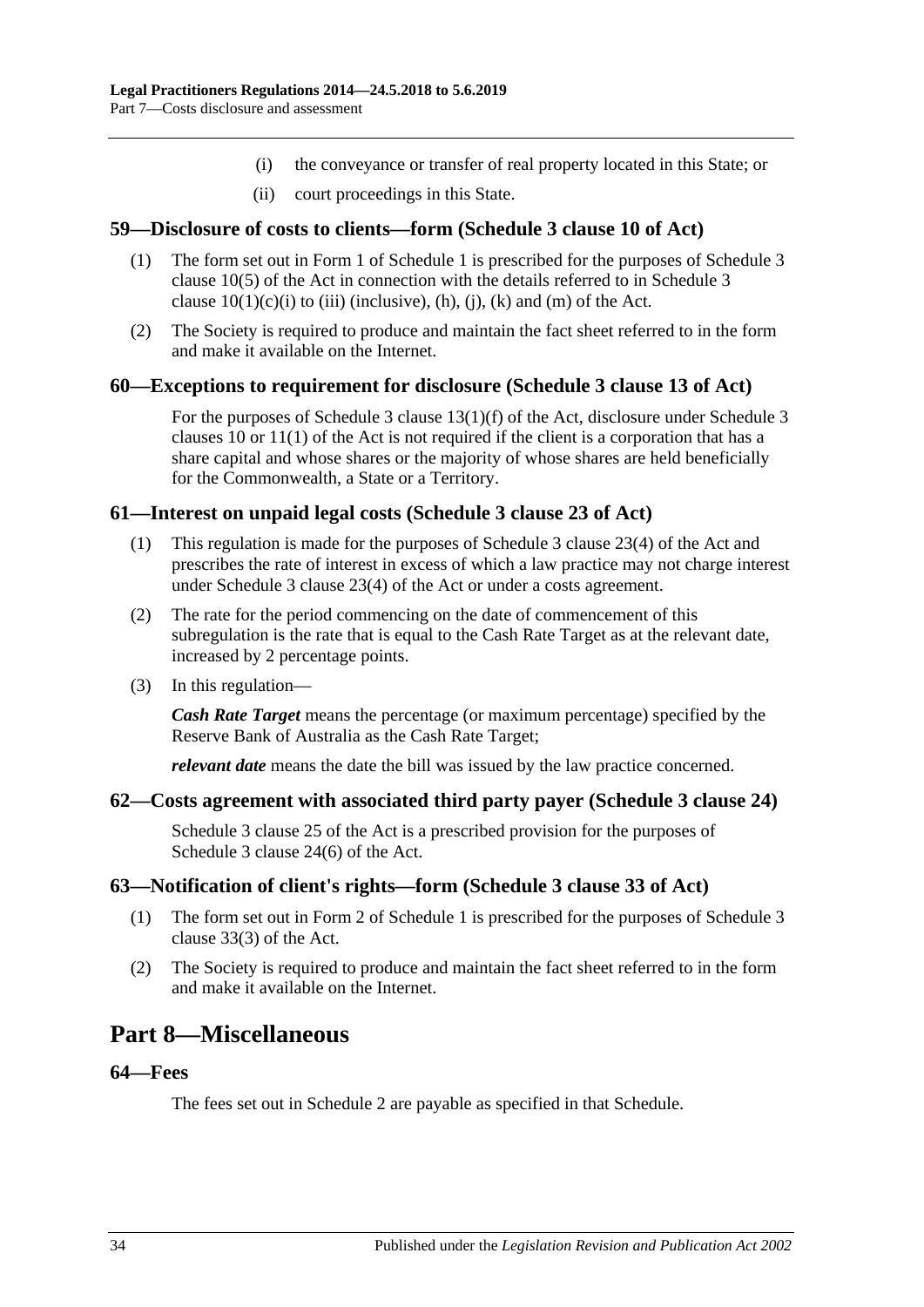#### <span id="page-34-0"></span>**65—Miscellaneous prescribed matters under Act**

- (1) For the purposes of section  $17(2)$  of the Act, the prescribed fine is—
	- (a) if the applicant has practised the profession of law while not holding a practising certificate for a period not exceeding 3 months—50% of the amount fixed as the fee for the issue or renewal of a practising certificate for at least 6 months;
	- (b) in any other case—100% of the amount of that fee.
- (2) For the purposes of section  $21(3)(n)(i)(A)$  of the Act, the maximum rental is \$36 000 per annum.
- (3) For the purposes of section  $21(3)(n)(ii)(A)$  of the Act, the maximum rental is \$17 000 per annum.
- (4) For the purposes of section 53(9) and (12) and Schedule 2 clause 27(1) of the Act, the prescribed rate is 2% above the rate fixed from time to time on interest on judgment by the Supreme Court under rule 261 of the *Supreme Court Civil Rules 2006*.
- (5) For the purposes of section 60(3) of the Act, the prescribed rate is 10% per annum.
- (6) For the purposes of section  $64(2)$  of the Act, the prescribed percentage is 20%.
- (7) For the purposes of section  $95(1)(b)(i)$  of the Act, the prescribed proportion is 19%.
- (8) For the purposes of section  $95(1)(b)(ii)$  of the Act, the prescribed proportion is 78.5%.

#### <span id="page-34-3"></span><span id="page-34-1"></span>**67—Obligation to provide information to Supreme Court**

- (1) A practitioner or other person must, if so required by the Supreme Court, furnish to the Court any evidence, record or information reasonably required by the Court for the purpose of determining an application or exercising a discretion under the Act or these regulations.
- (2) If the Supreme Court has, by rules of court, assigned a function or power conferred or vested on it under Part 3 of the Act to a person or body other than a judge of the Court, a person affected by a decision of the assignee, or the failure of the assignee to make a decision, may appeal to the Supreme Court.
- (3) An appeal under this regulation is by way of a fresh hearing.

#### **Note—**

The power of the Supreme Court unde[r subregulation](#page-34-3) (1) is assigned by the Court, by rules of court, to the Law Society (see section 52A of the Act and Chapter 17 of the *Supreme Court Civil Rules 2006*).

#### <span id="page-34-2"></span>**68—Offences**

If—

- (a) a person contravenes, or fails to comply with, a provision of these regulations; and
- (b) no penalty in the Act applies in relation to the contravention or failure,

the person is guilty of an offence against these regulations.

Maximum penalty: \$10 000.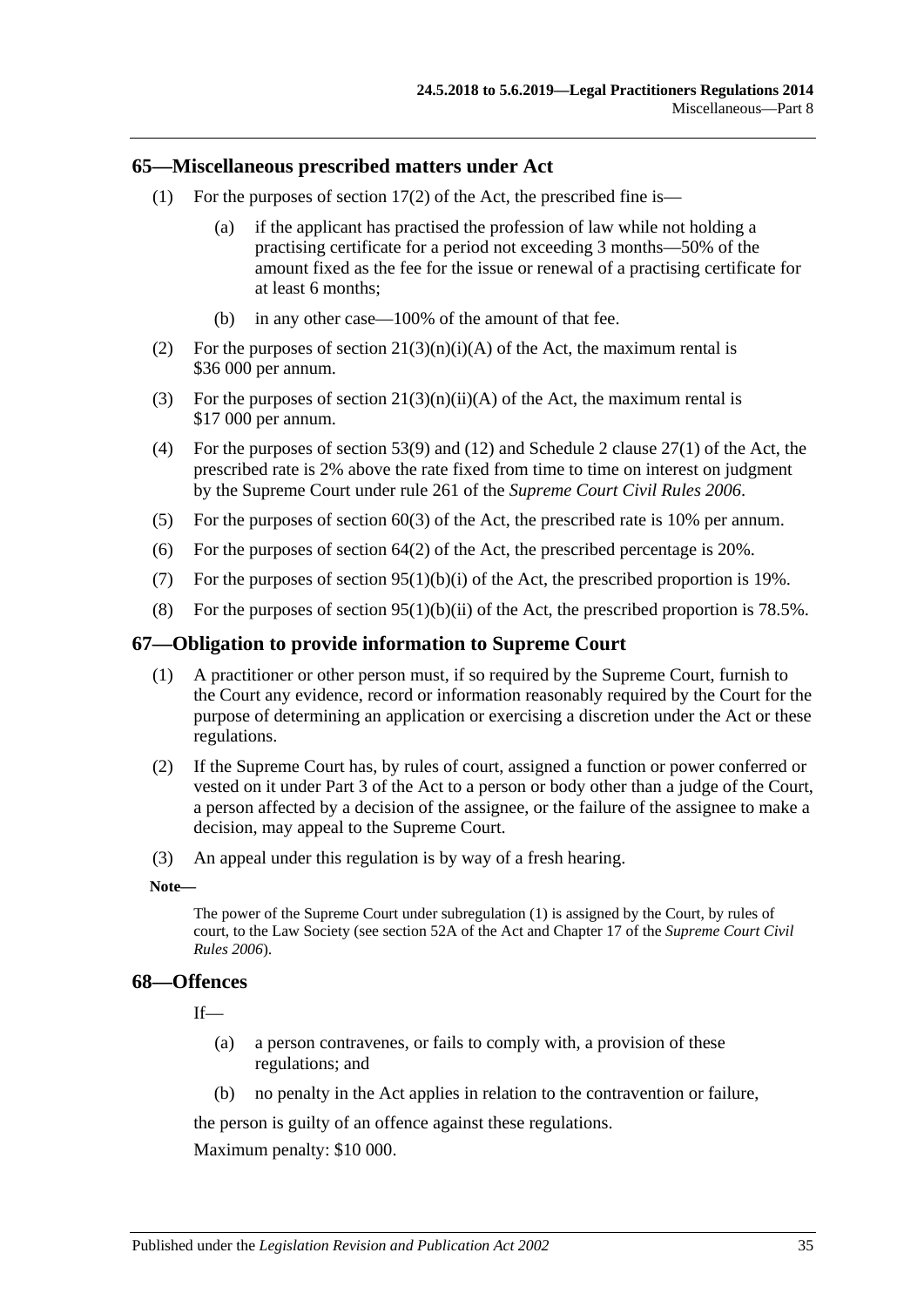### <span id="page-35-0"></span>**69—General defence**

It is a defence to a charge of an offence under these regulations if the defendant proves that the alleged offence—

- (a) was due to a reasonable mistake; or
- (b) was due to reasonable reliance on information supplied by another person; or
- $(c)$  that—
	- (i) the alleged offence was due to the act or default of another person, to an accident or to some other cause beyond the control of the defendant; and
	- (ii) the defendant took reasonable precautions and exercised due diligence to avoid the contravention.

# <span id="page-35-1"></span>**Part 9—Transitional provisions—***Legal Practitioners (Miscellaneous) Amendment Act 2013*

# <span id="page-35-2"></span>**70—Operation of amendment (requirement of incorporated legal practice to give notice)**

Schedule 1 clause 6 of the Act (as inserted by the *[Legal Practitioners \(Miscellaneous\)](http://www.legislation.sa.gov.au/index.aspx?action=legref&type=act&legtitle=Legal%20Practitioners%20(Miscellaneous)%20Amendment%20Act%202013)  [Amendment Act](http://www.legislation.sa.gov.au/index.aspx?action=legref&type=act&legtitle=Legal%20Practitioners%20(Miscellaneous)%20Amendment%20Act%202013) 2013*) does not apply to an incorporated legal practice, or to a director, officer, employee or agent of an incorporated legal practice, if Schedule 1 clause 5 of the Act applies to the practice.

# <span id="page-35-5"></span><span id="page-35-3"></span>**71—Reporting obligations for 2013/2014 financial year**

- (1) For the purposes of section 90A of the Act (as amended by the *[Legal Practitioners](http://www.legislation.sa.gov.au/index.aspx?action=legref&type=act&legtitle=Legal%20Practitioners%20(Miscellaneous)%20Amendment%20Act%202013)  [\(Miscellaneous\) Amendment Act](http://www.legislation.sa.gov.au/index.aspx?action=legref&type=act&legtitle=Legal%20Practitioners%20(Miscellaneous)%20Amendment%20Act%202013) 2013*), the Commissioner's report to the Attorney-General and the Chief Justice in respect of the 2013/2014 financial year is—
	- (a) to report on the proceedings of the Legal Practitioners Conduct Board (the *Board*) for that financial year; and
	- (b) to be in the same form, and deal with the same matters, as the report on the proceedings of the Board for the 2012/2013 financial year presented by the Board to the Attorney-General and the Chief Justice in accordance with that section.
- (2) Presentation to the Attorney-General of a report prepared under [subregulation](#page-35-5) (1) will be taken to have satisfied the Commissioner's obligation to present a report to the Minister under section 12 of the *[Public Sector Act](http://www.legislation.sa.gov.au/index.aspx?action=legref&type=act&legtitle=Public%20Sector%20Act%202009) 2009* in respect of the 2013/2014 financial year.

# <span id="page-35-4"></span>**Schedule 1—Forms**

# **Form 1—Disclosure of costs to clients [\(regulation](#page-33-0) 59)**

#### **Legal costs—your right to know**

You have the right to—

• negotiate a costs agreement with us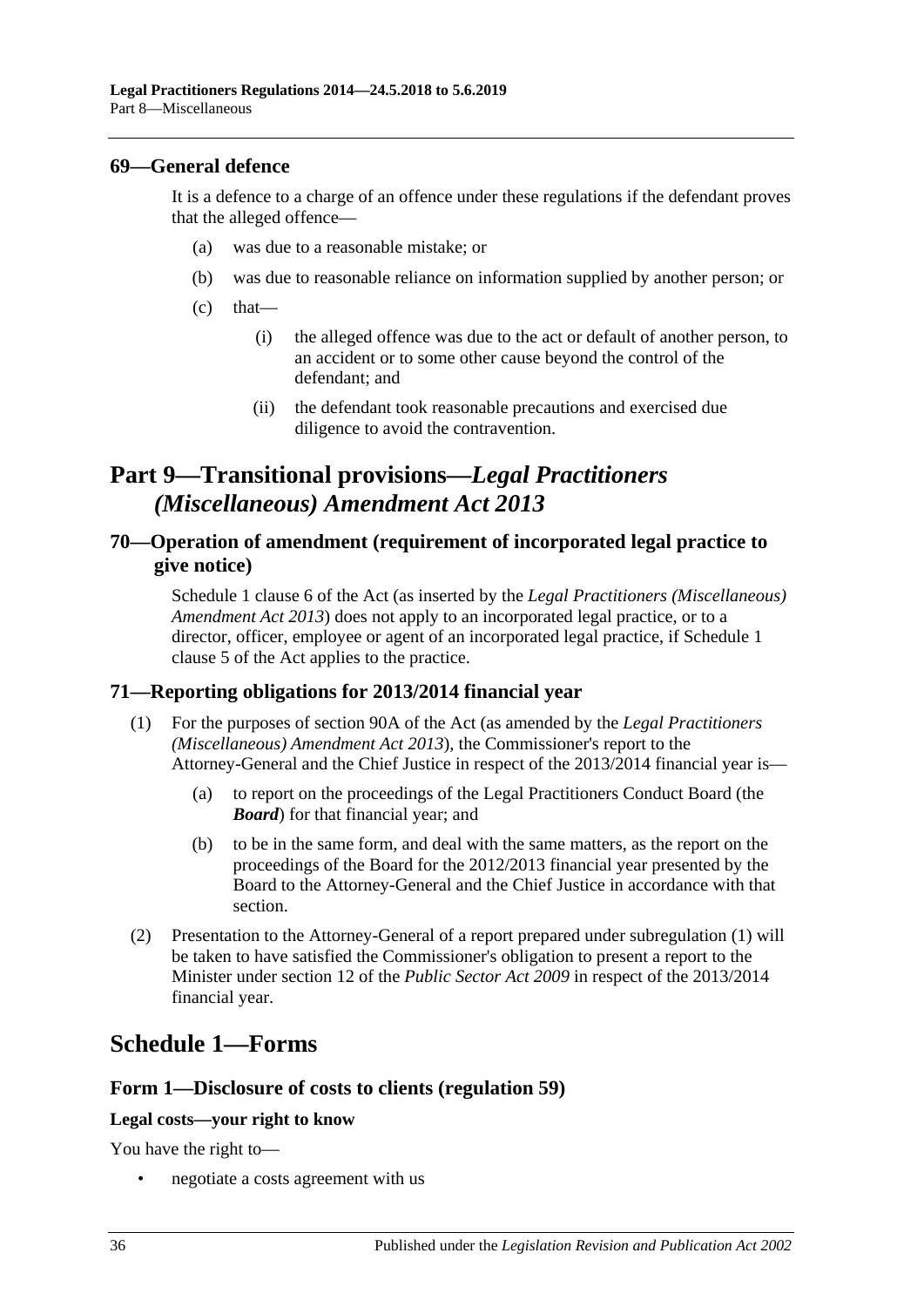- receive a bill of costs from us
- request an itemised bill of costs after you receive a lump sum bill from us
- request written reports about the progress of your matter and the costs incurred in your matter
- apply for costs to be adjudicated within 6 months if you are unhappy with our costs
- apply for the costs agreement to be set aside
- make a complaint to the Legal Profession Conduct Commissioner (if you believe there has been overcharging)
- accept or reject any offer we make for an interstate costs law to apply to your matter
- notify us that you require an interstate costs law to apply to your matter

For more information about your rights, please read the fact sheet titled *Legal Costs—your right to know*. You can ask us for a copy, or obtain it from the Law Society of South Australia (or download it from their website).

### **Form 2—Notification of client's rights [\(regulation](#page-33-4) 63)**

#### **Your rights in relation to legal costs**

The following avenues are available to you if you are not happy with this bill:

- requesting an itemised bill
- discussing your concerns with us
- having our costs adjudicated
- applying to set aside our costs agreement
- making a complaint to the Legal Profession Conduct Commissioner (if you believe there has been overcharging)

There may be other avenues available in your State or Territory (such as mediation).

For more information about your rights, please read the fact sheet titled *Your right to challenge legal costs*. You can ask us for a copy, or obtain it from the Law Society of South Australia (or download it from their website).

# <span id="page-36-0"></span>**Schedule 2—Fees**

1 For the issue or renewal of a practising certificate (other than a volunteer practising certificate)—

| for more than 6 months<br>(a)                                                                                                 | \$428 fee<br>$$193$ levy |
|-------------------------------------------------------------------------------------------------------------------------------|--------------------------|
| for 6 months or less<br>(b)                                                                                                   | $$251$ fee<br>$$97$ levy |
| Fee for the issue or renewal of a volunteer practising certificate (see LPEAC)<br>rule 3B: category D practising certificate) | $$103$ fee<br>\$47 levy  |
| Fee to accompany written notice provided under section 23D of the Act                                                         | \$30                     |
| Fee to accompany written notice provided under Schedule 1 clause 4 of the Act<br>4                                            | \$30                     |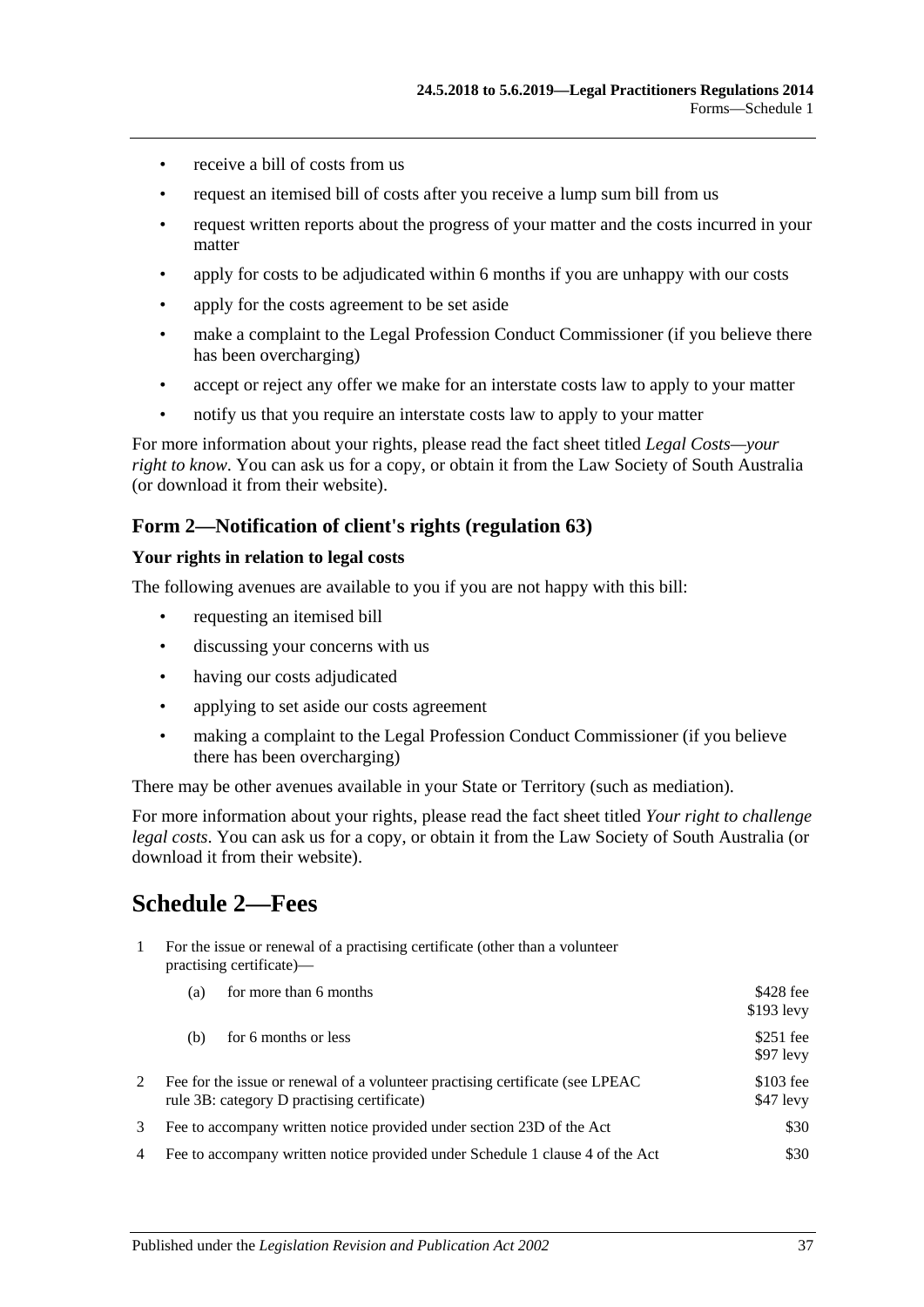# <span id="page-37-0"></span>**Legislative history**

# **Notes**

- Please note—References in the legislation to other legislation or instruments or to titles of bodies or offices are not automatically updated as part of the program for the revision and publication of legislation and therefore may be obsolete.
- Earlier versions of these regulations (historical versions) are listed at the end of the legislative history.
- For further information relating to the Act and subordinate legislation made under the Act see the Index of South Australian Statutes or www.legislation.sa.gov.au.

# **Legislation revoked by principal regulations**

The *Legal Practitioners Regulations 2014* revoked the following:

*Legal Practitioners Regulations 2009*

# **Principal regulations and variations**

New entries appear in bold.

| Year No  |     | Reference                | Commencement      |
|----------|-----|--------------------------|-------------------|
| 2014 67  |     | Gazette 5.6.2014 p2243   | $1.7.2014$ : r 2  |
| 2014 247 |     | Gazette 2.10.2014 p6066  | $2.10.2014$ : r 2 |
| 2015 59  |     | Gazette 11.6.2015 p2544  | $11.6.2015$ : r 2 |
| 2016 40  |     | Gazette 2.6.2016 p2005   | $2.6.2016$ : r 2  |
| 2017     | -86 | Gazette 14.6.2017 p2150  | $14.6.2017:$ r 2  |
| 2017 202 |     | Gazette 25.7.2017 p2960  | $30.7.2017$ : r 2 |
| 2017     | 313 | Gazette 28.11.2017 p4758 | $1.2.2018$ : r 2  |
| 2018 59  |     | Gazette 24.5.2018 p2036  | 24.5.2018: r2     |

# **Provisions varied**

New entries appear in bold.

Entries that relate to provisions that have been deleted appear in italics.

| Provision        | How varied                                                     | Commencement |
|------------------|----------------------------------------------------------------|--------------|
| Pt1              |                                                                |              |
| r2               | omitted under Legislation Revision and<br>Publication Act 2002 | 2.10.2014    |
| Pt <sub>3</sub>  |                                                                |              |
| r 6              |                                                                |              |
| r(6(1))          | r 6 redesignated as r $6(1)$ by 202/2017 r 4                   | 30.7.2017    |
| $r 6(2)$ and (3) | inserted by $202/2017$ r 4                                     | 30.7.2017    |
| $Pt\ 6$          |                                                                |              |
| r24              |                                                                |              |